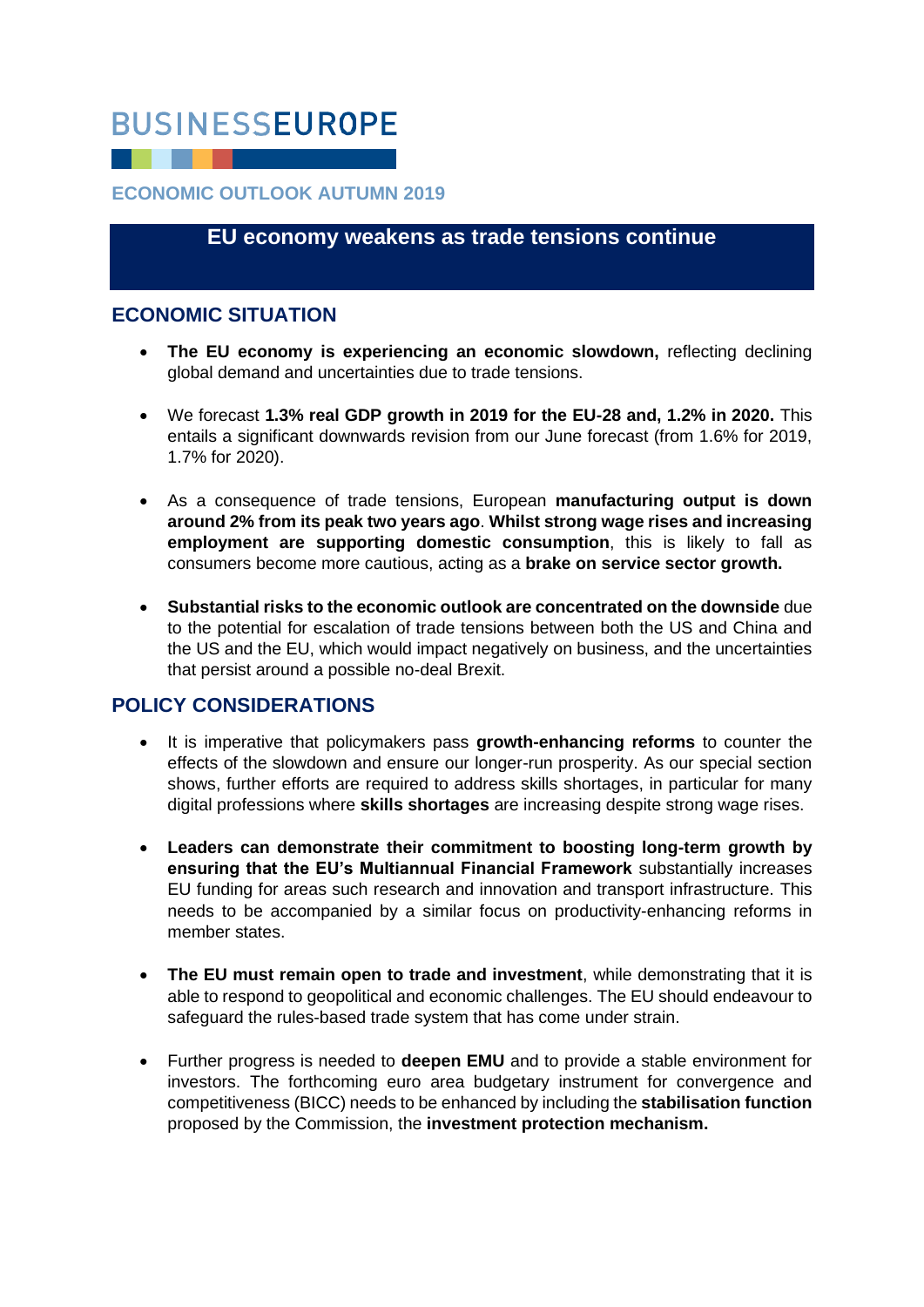# **ABOUT THE ECONOMIC OUTLOOK**

BusinessEurope publishes a biannual Economic Outlook that provides business insight into recent and projected economic developments in Europe.

In producing our economic projections and assessing current challenges and developments in the international and regional economy, BusinessEurope works closely with its member federations and draws on their specialist expertise and detailed knowledge of their national economies and ongoing interactions with business.

In particular, our EU28 and Euro Area forecasts are a reflection of the GDP-size weighted economic forecasts from each member state from the economic research departments of our national member federations. Our economic projections are therefore informed by leading country experts with in-depth knowledge and day-to-day monitoring of the economic situation in every EU member state.

#### **Contact**

James Watson, Economics Director i.watson@businesseurope.eu Malthe Munkoe, Senior Advisor m.munkoe@businesseurope.eu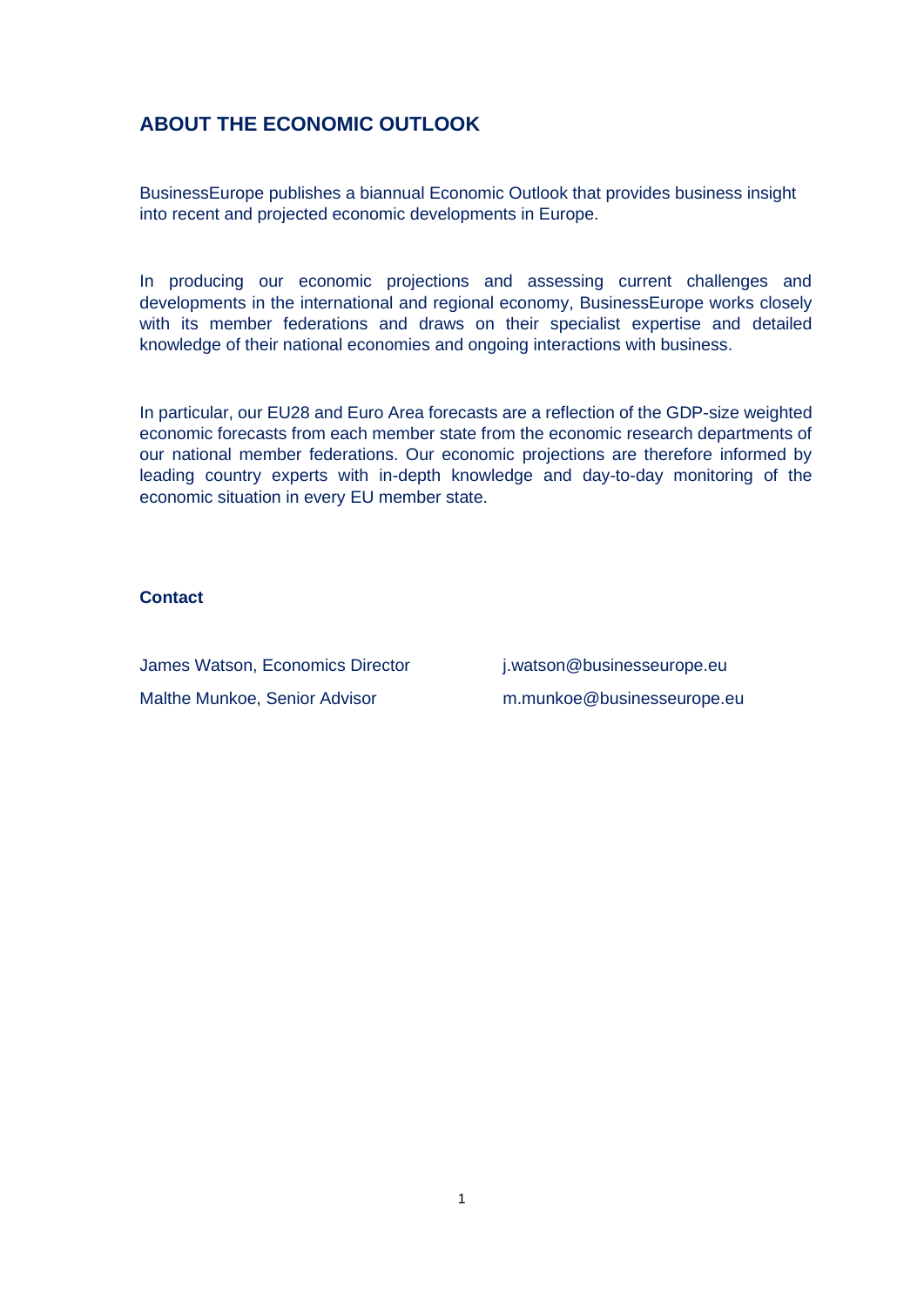# **1. OVERVIEW: THE SLOWDOWN IS SPREADING**

Economic growth is slowing in the EU. We forecast 1.3% real GDP growth in 2019 for the EU-28 and even lower, 1.2% in 2020. This entails a significant downwards revision from our June forecast (from 1.6% for 2019, 1.7% for 2020).

This downward revision reflects primarily worsening trade and geopolitical tensions in recent months, leading to considerably worse-than-expected economic performance, in particular in the highly export-oriented European manufacturing sector. Alongside falls in global trade, Brexit and geopolitical events especially in the Middle East have also contributed to heightened uncertainty. Significant uncertainties and risks to the forecast remain on the downside, and our forecast rests on the premise that further escalation of trade tensions and a no-deal Brexit are avoided.

On the domestic front, the main question for the EU economies is how fast and how hard the decline of the manufacturing sectors will manifest themselves through the rest of the economy. Contributions from investments are relatively weak, and while wages are growing and unemployment continues to fall, allowing for greater private consumption, we are also beginning to observe declining consumer confidence and increased saving rates, indicating that domestic demand is likely to weaken going into 2020.

It is imperative that policymakers pass growth-enhancing reforms and ensure our longer-run prosperity. In particular, Europe has been falling behind global competitors in the digital economy, and, as we explore in our special article, companies report that an ICT skills gap is holding them back, which is a problem policymakers should address with a sense of urgency.

#### **Table 1: Business Europe economic forecast: slowdown spreading in the European economy**

Forecast based on economic analysis from each EU28 member state, aggregated based on GDP relative to total EU / Euro Area GDP

|                                       | EU   |        | <b>Euro Area</b> |        |
|---------------------------------------|------|--------|------------------|--------|
| <b>Main variables</b>                 | 2019 | 2020   | 2019             | 2020   |
| Real GDP (annual % growth)            | 1.3  | 1.2    | 1.1              | 1.0    |
| Inflation (%)                         | 1.5  | 1.6    | 1.3              | 1.4    |
| Unemployment (%)                      | 6.2  | 6.0    | 6.9              | 6.7    |
| Government net lending (% of GDP)     | 0.0  | $-0.1$ | 0.0              | $-0.1$ |
| Gross public debt (% of GDP)          | 80.8 | 79.5   | 86.6             | 85.1   |
|                                       | EU   |        | <b>Euro Area</b> |        |
| <b>GDP components</b>                 | 2019 | 2020   | 2019             | 2020   |
| Private consumption (annual % growth) | 1.1  | 1.2    | 1.0              | 1.1    |
| Public consumption (annual % growth)  | 1.3  | 1.1    | 1.2              | 1.1    |
| Gross fixed capital formation (%)     | 1.6  | 1.1    | 1.4              | 0.5    |
| <b>Exports (annual % growth)</b>      | 1.2  | 1.1    | 1.0              | 1.1    |
|                                       |      |        |                  |        |

*Source: BusinessEurope forecasts*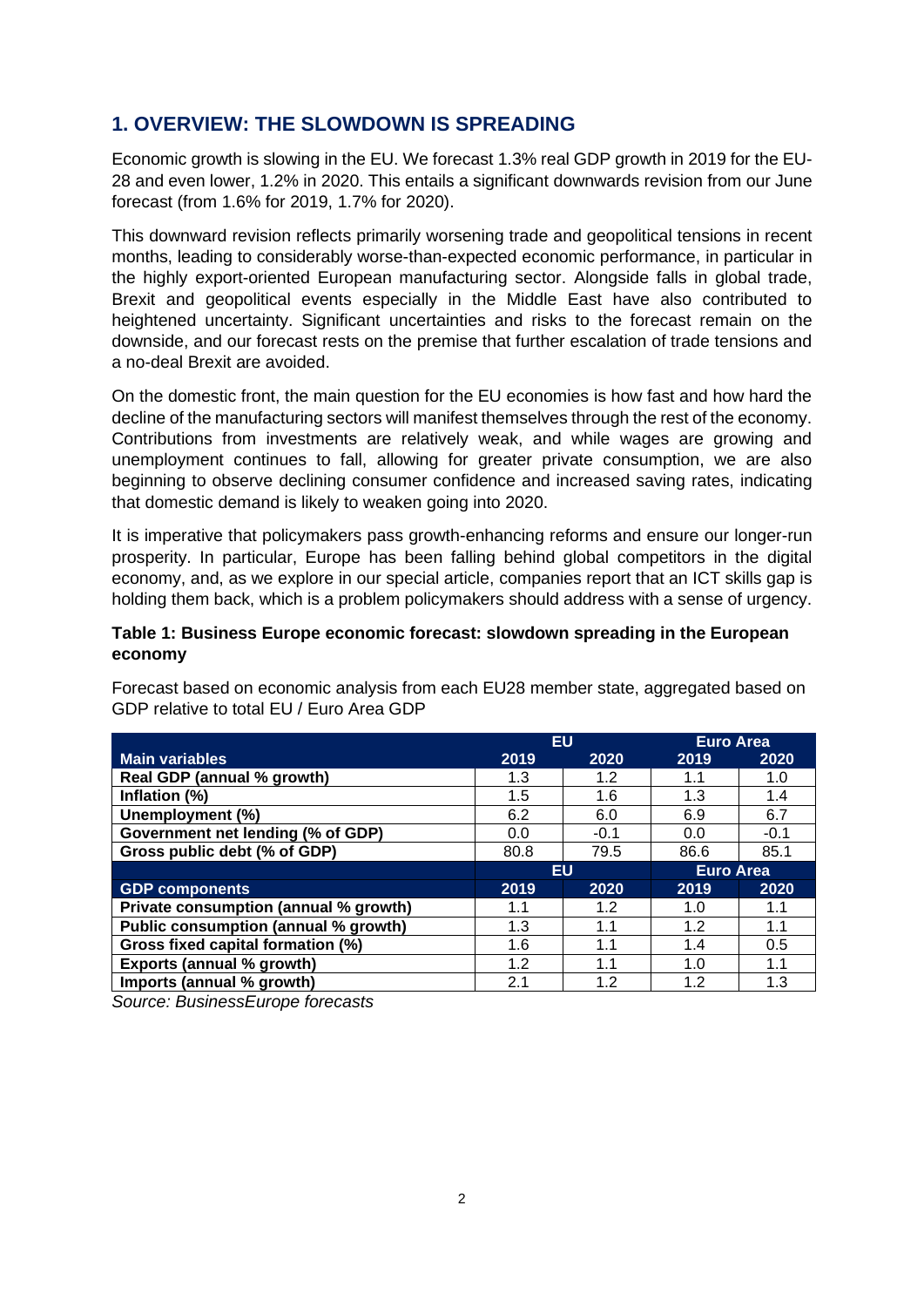# **2. OUTLOOK FOR GDP GROWTH: FUNDAMENTS ARE STRONG, BUT UNDER PRESSURE FROM MANUFACTURING SLOWDOWN**

Growth has been on a largely downwards trajectory through 2018 and 2019, (albeit temporarily picking up in the Q4 2018 and Q1 2019), with growth dropping to just 0.2% (quarter-onquarter) in Q2 2019 and 0.3% in Q3 2019.

## **Figure 1: Growth is faltering in Europe amidst heightened trade tensions**



Quarterly GDP growth, real, quarter-on-quarter, EU28

#### *Source: Eurostat*

In terms of the composition of EU growth, falling exports, having previously been a strong driver of growth, affected growth negatively in Q2 2019, while investments and household spending contributed, albeit weakly, to economic expansion during this period. This reflects that many exporting sectors found themselves in a slump as heightened trade tensions led to decreased external demand.

## **Figure 2: Falling exports became a drag on growth in 2019Q2**

GDP growth components, percentage points change from previous quarter



*Source: Eurostat*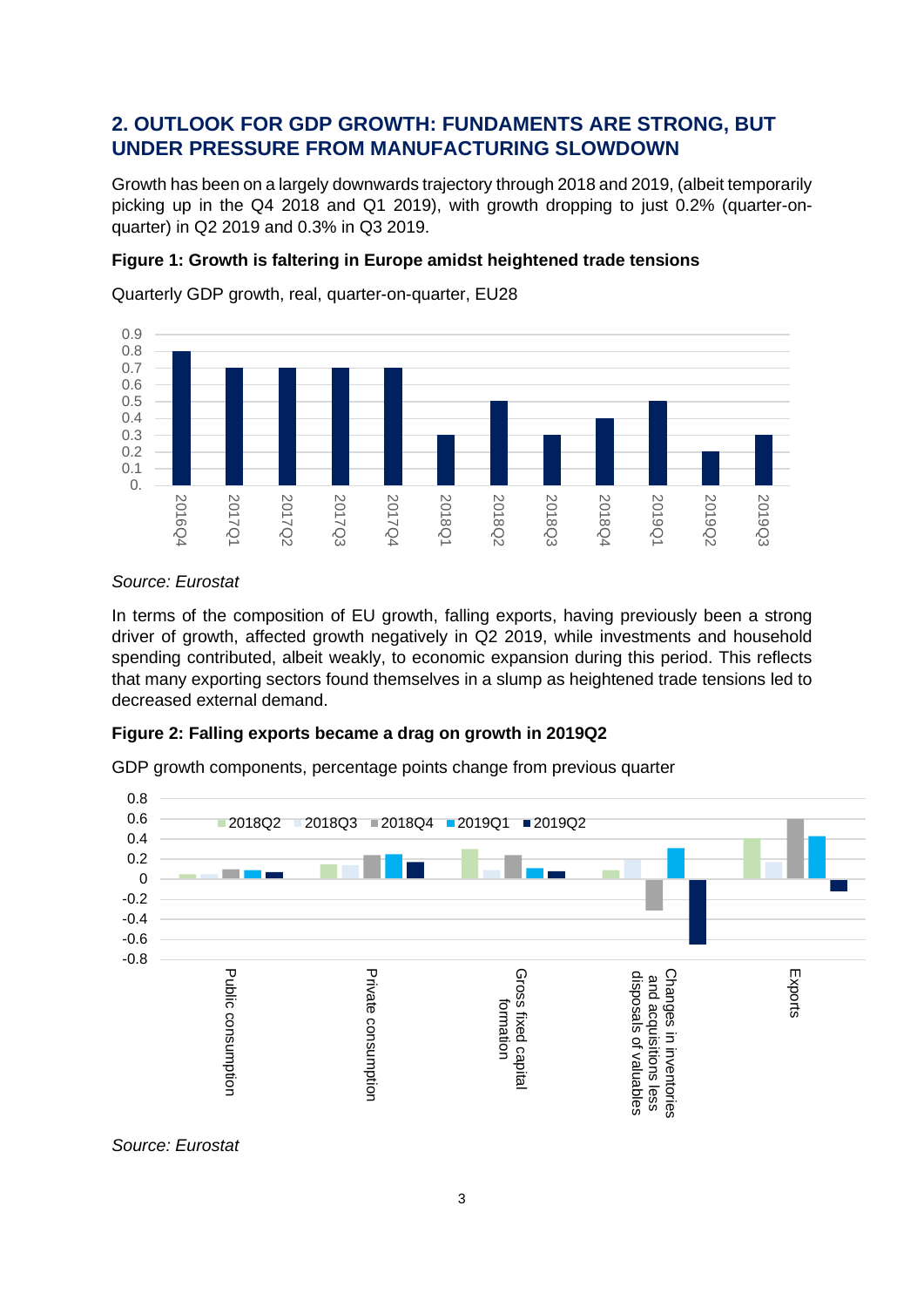# **3. SECTORAL GROWTH: CONTRASTING FORTUNES FOR SERVICES AND MANUFACTURING**

Manufacturing output shows clear signs of a rapid slowdown. As shown in figure 3, production was down around 2% in August 2019 (seasonally adjusted) from the peak in late-2017. In contrast service sector production remains unaffected by the slowdown and has indeed increased in recent months.

## **Figure 3: Manufacturing output is slowing down, with ramifications for the rest of the economy**



Manufacturing and services output for the EU28, 2016 – 2019, index 2015 = 100



Going into 2020 we expect to see effects from the slump in manufacturing to begin affecting the rest of the economy. Specifically figure 4 shows that our members expect the business climate will deteriorate further for manufacturing over the course of the coming 6 months, while the projections for the services sector are much more mixed.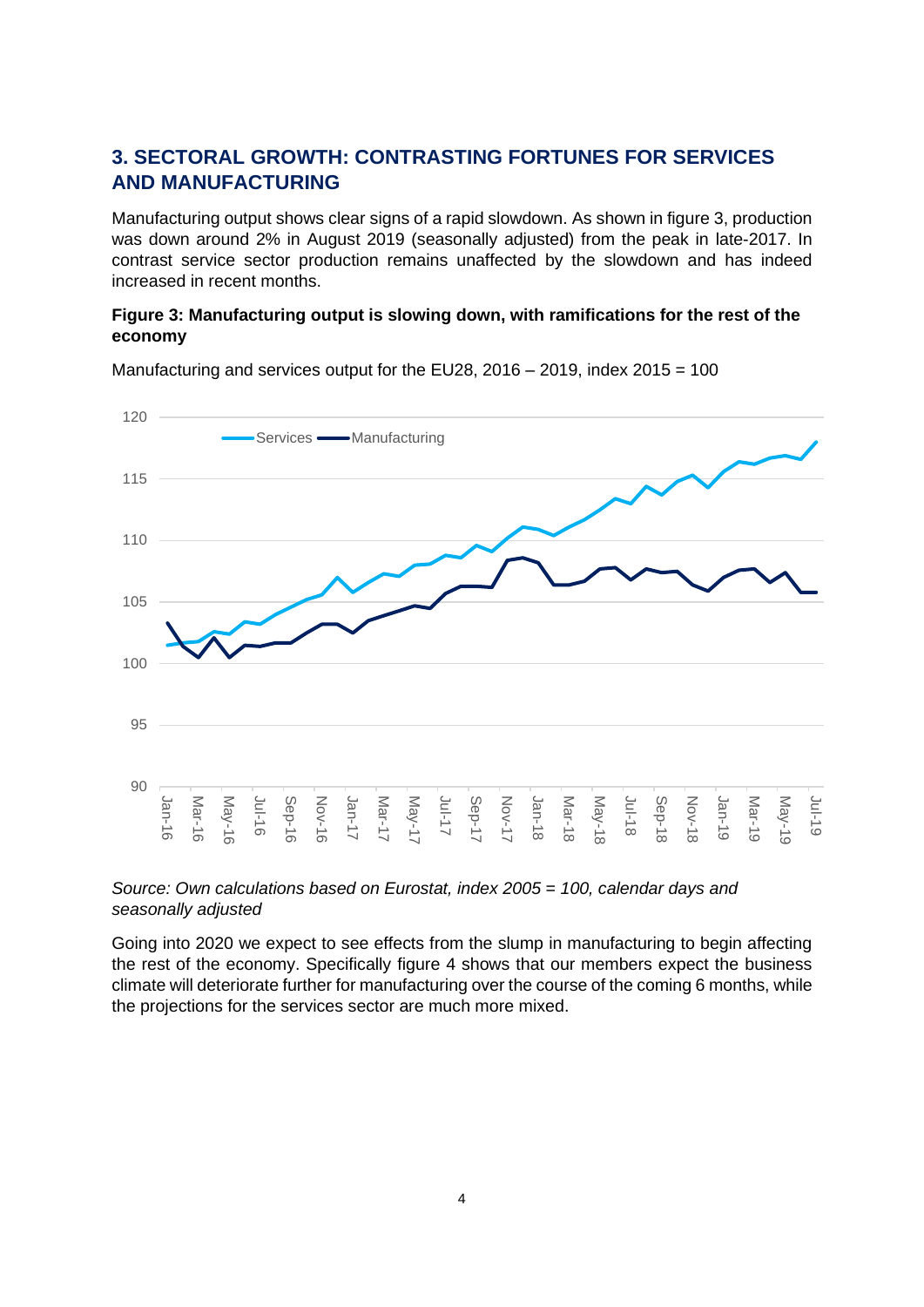#### **Figure 4: European business expect continued decline for manufacturing with ramifications for services**

How do you expect the overall business climate in your country to develop over the next 6 months:



*Source: BusinessEurope, GDP-size weighted figures*

# **4. EXTERNAL DEMAND DECLINING AMID GLOBAL TRADE TENSIONS**

Given that around a fifth of EU28 goods exports go to the US and China, as shown in figure 5 below, increasing trade tensions especially between the two largest economies in the world have ramifications for the exporting sector in the European Union.

## **Figure 5: US and China account for around a fifth of EU28 exports**



EU28 goods exports, percentage to US and China in 2019

*Source: Own calculations based on Eurostat*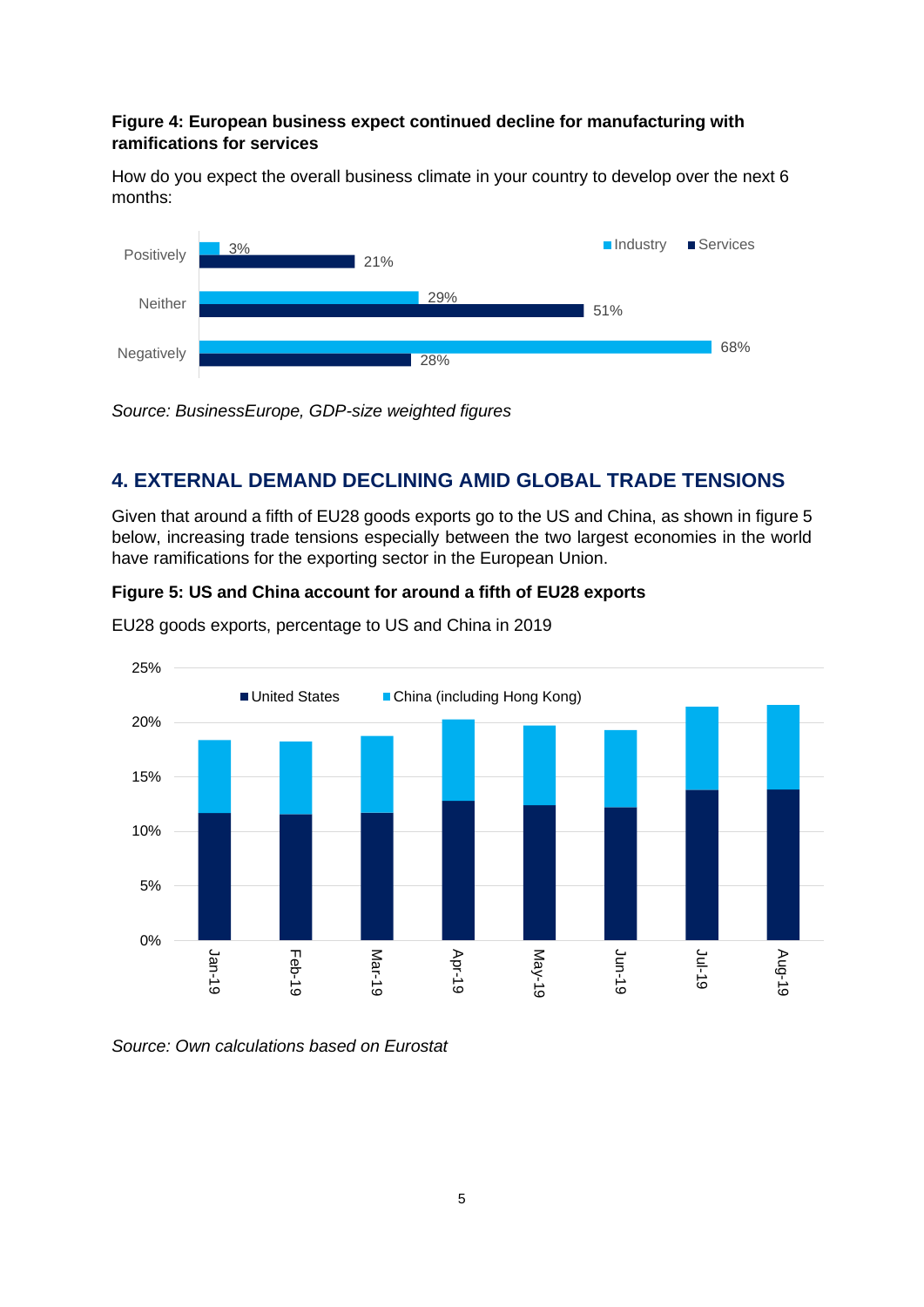36 million jobs in the EU28 are linked to exports, corresponding to around 15% of all EU jobs, up from 10% in 2000<sup>1</sup>, and some of them are at risk as global trade now looks to be receding<sup>2</sup>. Our forecast suggests that exports will continue to grow albeit at a relatively low pace, by 1.2% in 2019 and 1.1% in 2020, a low level, and with considerable risk that further trade escalation can damper European export growth even more.

#### **Figure 6: Export growth reversal as goods exports are now declining**

Monthly good exports from EU28 countries to non-EU28 countries, change from same month previous year, and 3-months rolling average (red dashed line)



#### *Source: Own calculations based on Eurostat*

Many businesses have identified heightened political uncertainty as a factor that has affected growth negatively, and also expect a negative impact from uncertainty when looking ahead to the coming 12 months, as shown in figure 7 which looks in detail at the likely impact of a number of key issues on growth.

Whilst US growth is seen as a factor that positively affected growth over the past 12 months, a majority of European business (net 23% of EU GDP) expect it to negatively affect growth

<sup>1</sup> DG Trade November 2018, How Important are EU Exports for jobs in the EU? Based on Arto et al. 2018

<sup>&</sup>lt;sup>2</sup> E.g. New York Times October 1, 2019, Global Trade is deteriorating fast, zapping the World Economy https://www.nytimes.com/2019/10/01/business/wto-global-trade.html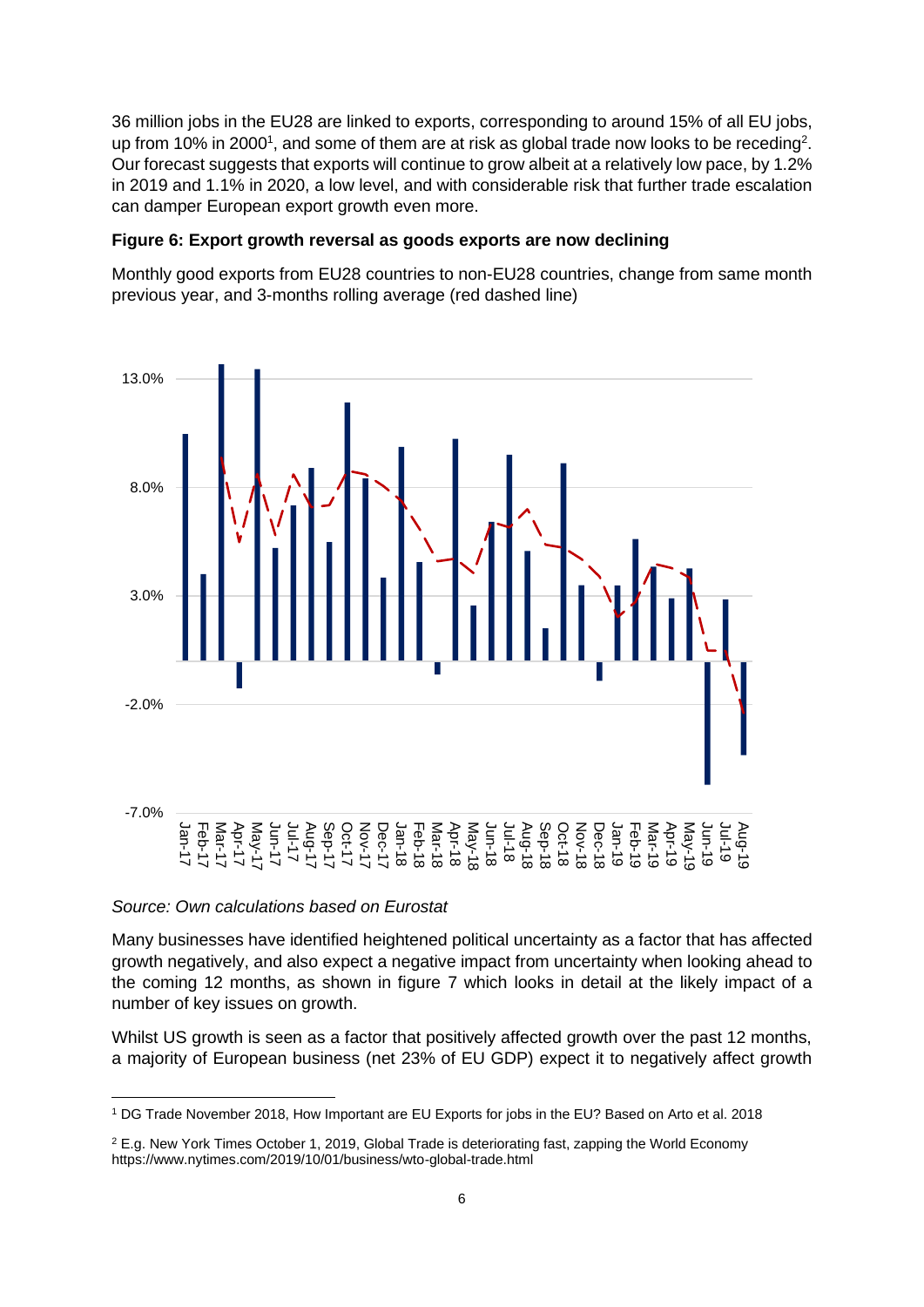going forward. Emerging markets growth – including the Chinese slowdown and the ramifications it has in particular on other Asian economies - was and will remain a drag on growth, according to European business.

Wage development and changes in labour market conditions are also expected by a net majority of European business to be a drag on growth in 2020, indicating a concern that wages may grow excessively due to labour shortages at a time when Europe needs to be focused on maintaining competitiveness as the global economy slows and the European recovery loses its momentum.

#### **Figure 7: Business sees tailwinds ahead as political uncertainty and decelerating growth negatively affect growth prospects**

How have the following factors affected growth over the past 12 months? How do you foresee they will affect growth over the coming 12 months? Net percentage



*Source: BusinessEurope, GDP-size weighted figures*

## **5. DOMESTIC DEMAND INCREASING, BUT UNCERTAINTY GROWING**

With unemployment continuing to fall and real wages growing, it is not surprising that retail sales and private consumption contribute to economic growth (figure 8). However, as the negative development in the exporting sector and growing uncertainty spread through the rest of the economy these developments may stall or reverse. We are already seeing some indications that consumer confidence and household propensity to consume have dropped, suggesting that domestic demand will not be the same strong growth driver going forward. The festive season will therefore offer an indication of how fast and strongly the slowdown and growing uncertainty impacts on household spending decisions.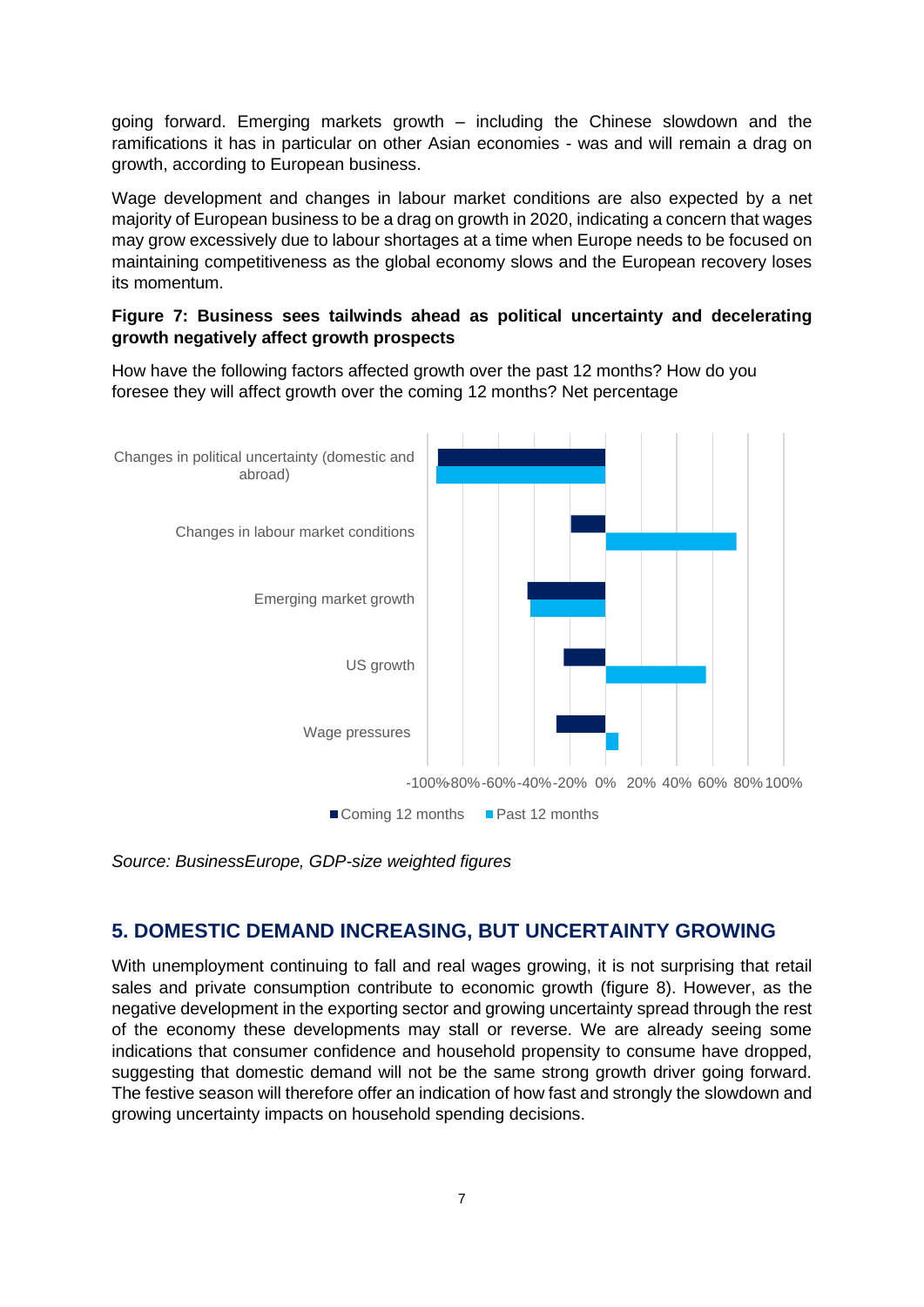#### **Figure 8: Retail sales have slowed through 2019; Christmas sales will prove important indicator of consumer mood**



Growth in deflated retail sales, quarter relative to same quarter last year, 2017 – 2019, EU28

*Source: Own calculations based on Eurostat, seasonally and calendar days adjusted*

Figure 9 shows how household savings have increased over the past quarters, reversing the trend towards lower saving we have seen during the economic recovery. This indicates that consumer propensity to spend is dropping as a result of a perceived deteriorating of the economic situation.

#### **Figure 9: Household saving rate climbs sharply**

Household saving rate, 2006 – 2019, and pre-crisis (2007) and crisis (2009) averages



## *Source: Eurostat and own calculations*

Figure 10 shows in more detail that the drop in consumer confidence and in business sentiment – most significantly for the manufacturing sector which is shown in the graph – coincide with heightened global risks, reflecting in large parts increased trade tensions. So while domestic consumption continues to support further growth, we are seeing signs of a weakening of consumer confidence that is likely to negatively impact on consumer spending.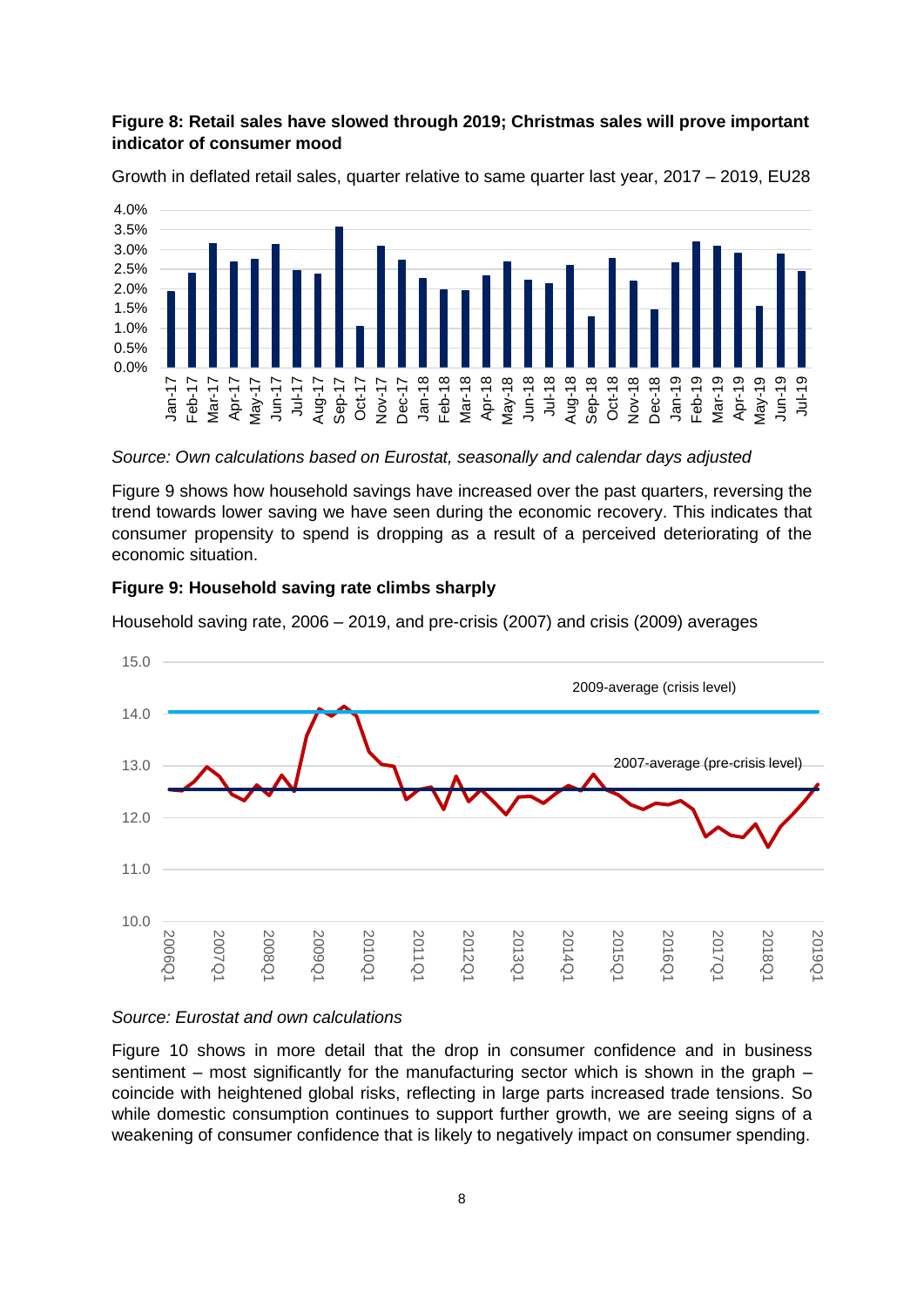#### **Figure 10: Consumer and business sentiment impacted by rising trade tensions**

Political risks, consumer and business sentiment, and key political events affecting global trade, 2016 – 2019



*Source: Own calculations based on Eurostat, 3 months rolling average, seasonally corrected confidence indicators*

Business sentiment in the EU28 has been on the decline since mid-2019, suggesting that we are at the end of the upturn, and that companies see more troubled times ahead. For example, the Purchasing Managers Index for the Eurozone published by HIS Markit in September came down to its 75-months low, reflecting a dearth in factory orders and a build-up of spare capacity.

## **6. INVESTMENT GROWTH SLUGGISH DURING RECOVERY**

A study from the OECD published in September 2019 suggests that the trade measures taken in 2019 so far will likely decrease Euro Area investments by more than 2% in 2020-2021, highlighting the fact that current tensions have both immediate and longer-term effects by deferring investments and prompting companies to consider amending supply chains.

While investment in the EU has increased during the recovery, as seen in figure 11, the increase in investments has been slow compared to the US. Most worryingly, during the earlier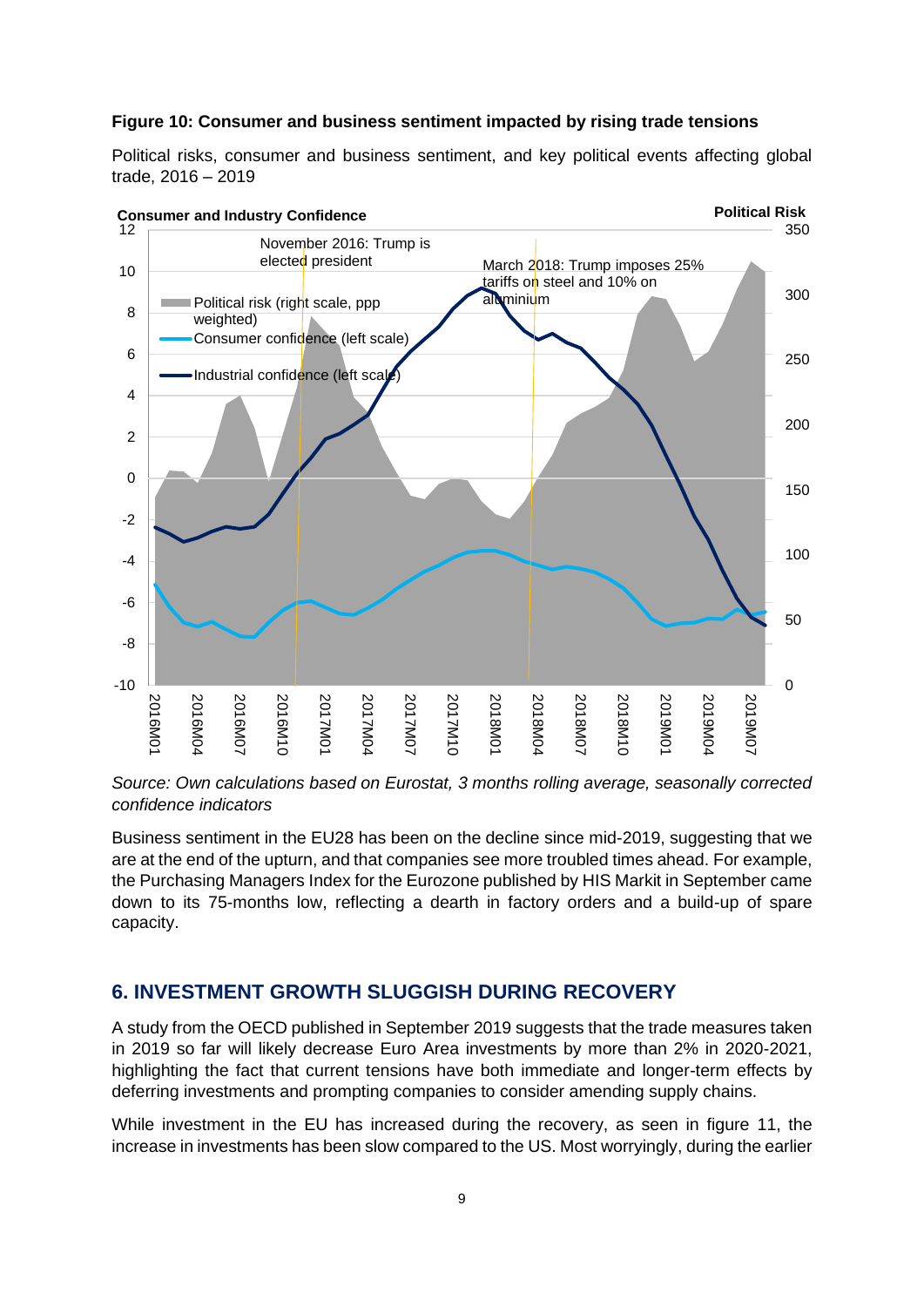part of the post-crisis recovery until mid-2018 the EU economies managed to narrow the "investment gap" to the US, but that trend has reversed in recent quarters.

#### **Figure 11: Investments levels in the EU remain relatively subdued during the recovery and no longer keeps apace with the world's most dynamic regions**



Total volume of the gross capital formation, volume, index 2011Q1=100

#### *Source: Own calculations based on OECD and Federal Reserve of St. Louis*

Looking ahead, the expectation among businesses, as noted in figure 12, is that investments will dampen, particularly in the manufacturing sector. Member federations representing more than half of EU GDP indicate they expect investment levels to remain constant in manufacting, and the vast majority expect investment levels in services to keep increasing but at a lower pace. The EU has clearly lost its momentum in terms of increasing investments and bridging the investment gap that has materialized between the EU28 and the US.

#### **Figure 12: Businesses expect investments to dampen, particularly in manufacturing**



Compared to the last 6 months, what is likely to be the trend in over the next 6 months?

*Source: BusinessEurope member survey (GDP-size weighted figures)*

The ECB's Bank Lending survey shows that access to finance is still improving, (albeit at a weaker pace than previously seen), and hence less likely to be a constraint on the realisation of investment plans. In September 2019, net 9% (down from 11% the previous month) of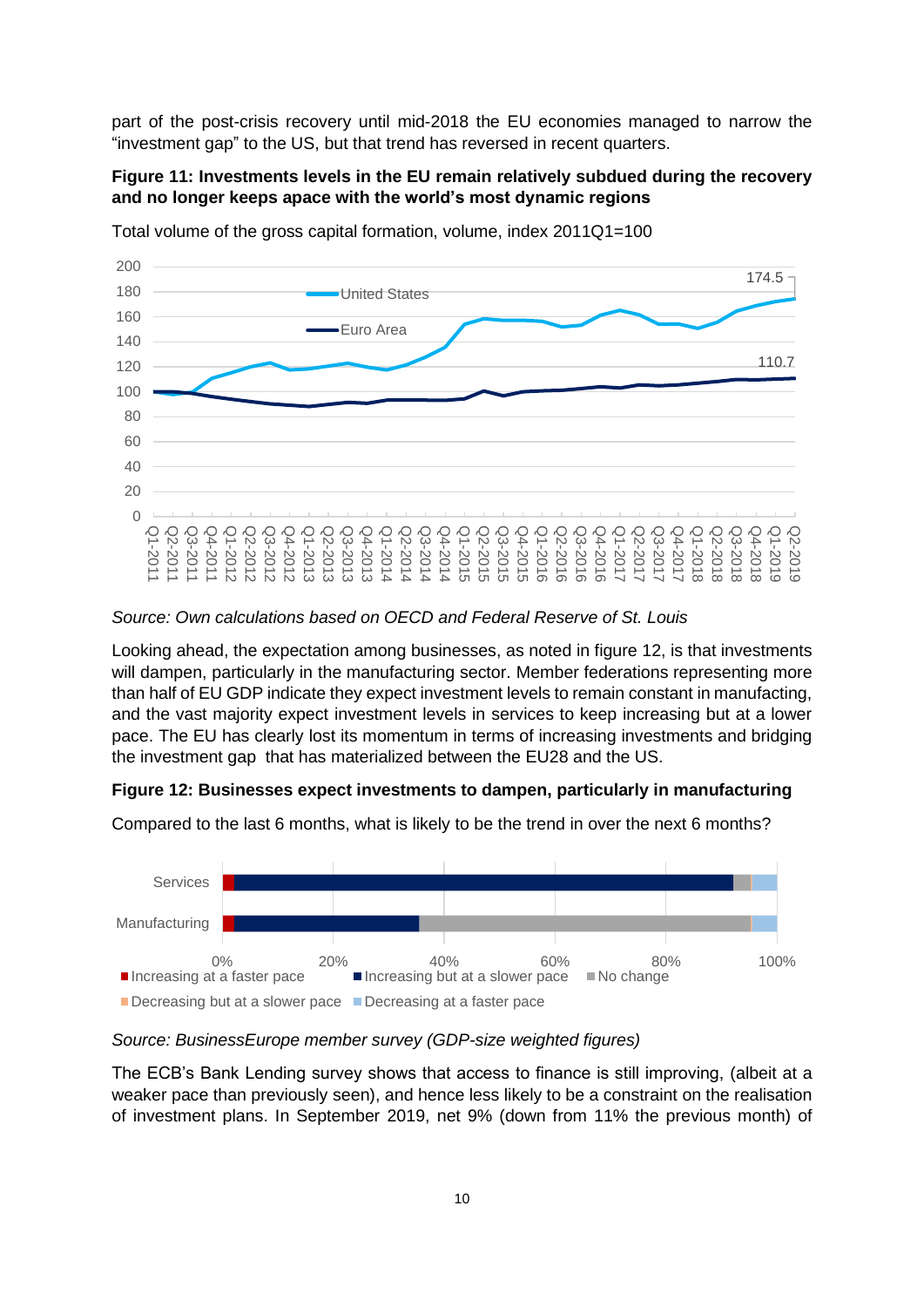surveyed companies reported that access to external sources of finance had improved<sup>3</sup> compared to the previous period.

Our own survey suggests that credit conditions may already be tightening, with business federations representing 24% of EU GDP having seen a tightening of the access to finance for companies over the last 6 months, whilst in contrast only 4% of EU28 GDP, on balance, has experienced improved access to finance. This further emphasises the need for policymakers to move forward on financial sector reforms, in particular on establishing Capital Markets and Banking Unions.

#### **Figure 13: On balance access to finance for European businesses has tightened over the past 6 months**

Member federations were asked to assess whether access to finance generally speaking had eased or tightened in their country over the past 6 months



*Source: BusinessEurope, GDP-size weighted figures*

# **7. UNEMPLOYMENT CONTINUES TO FALL, BUT REMAINS ABOVE US LEVELS**

Unemployment in the EU has been on the decline since 2013, reaching 6.2% in the EU28 in the summer of 2019. So far we have not seen a clear effect from global uncertainties and lowering growth on the employment situation, and our forecast suggests it will fall further in 2020 down to 6.0%. Nevertheless, as figure 14 indicates, unemployment levels in the EU28 remain well above those in the US, indicating that stronger macroeconomic and structural policies are still required to reduce both cyclical and structural unemployment in the Euro Area

<sup>3</sup> [https://www.ecb.europa.eu/stats/ecb\\_surveys/safe/html/ecb.safe201905~082335a4d1.en.html#toc2](https://www.ecb.europa.eu/stats/ecb_surveys/safe/html/ecb.safe201905~082335a4d1.en.html#toc2)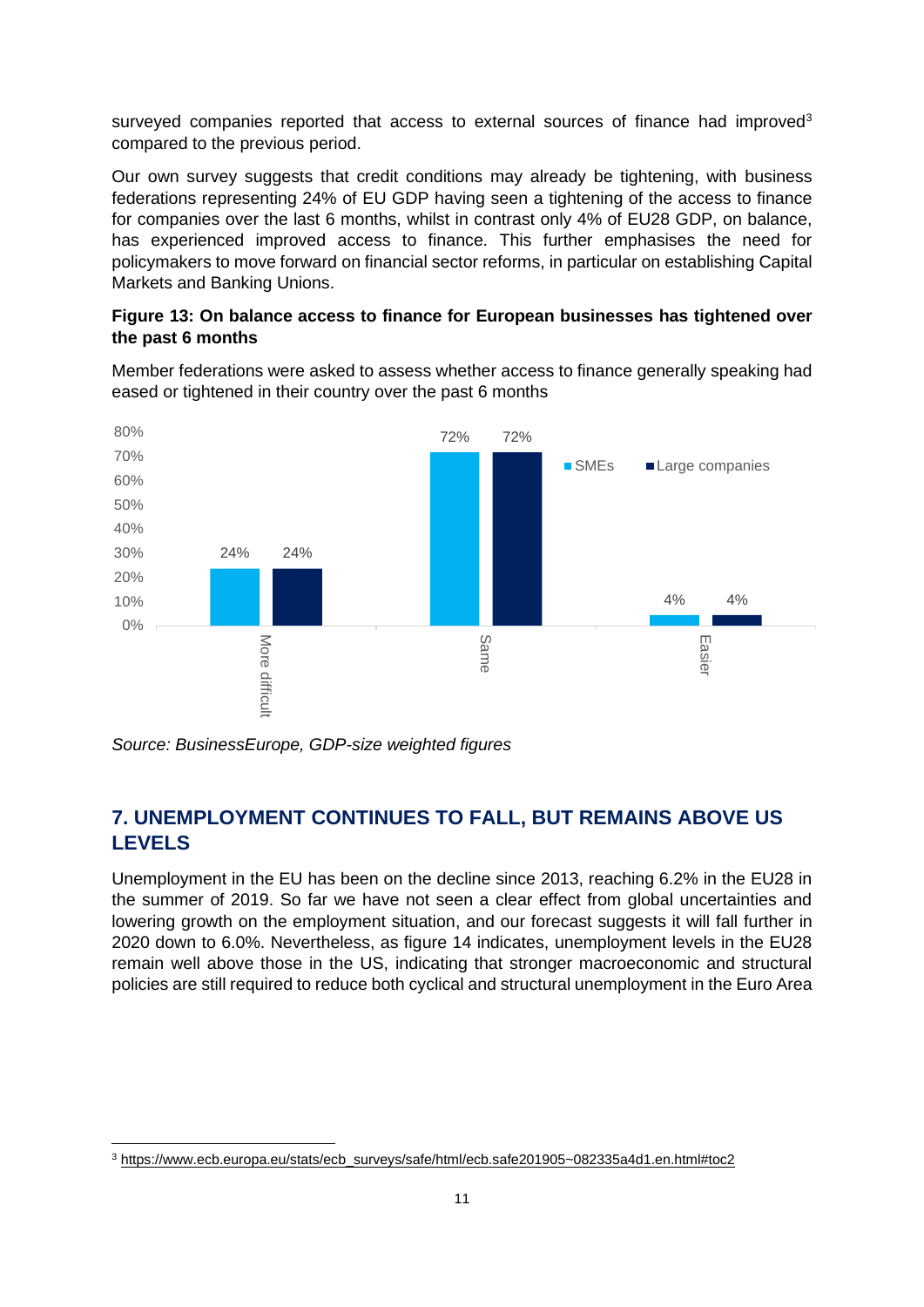



Unemployment rate in the EU28 and US, 2016 – 2019

Wage growth (figure 15) has been relatively high and shows no sign of abating so far despite the beginning slowdown, with 2.9% nominal wage and salary increase in the hourly wage in the second quarter of 2019.

#### **Figure 15: Wages keep rising**

Labour Cost Index, Wages and salaries component, seasonally and calendar days adjusted, nominal, percentage growth



#### *Source: Eurostat*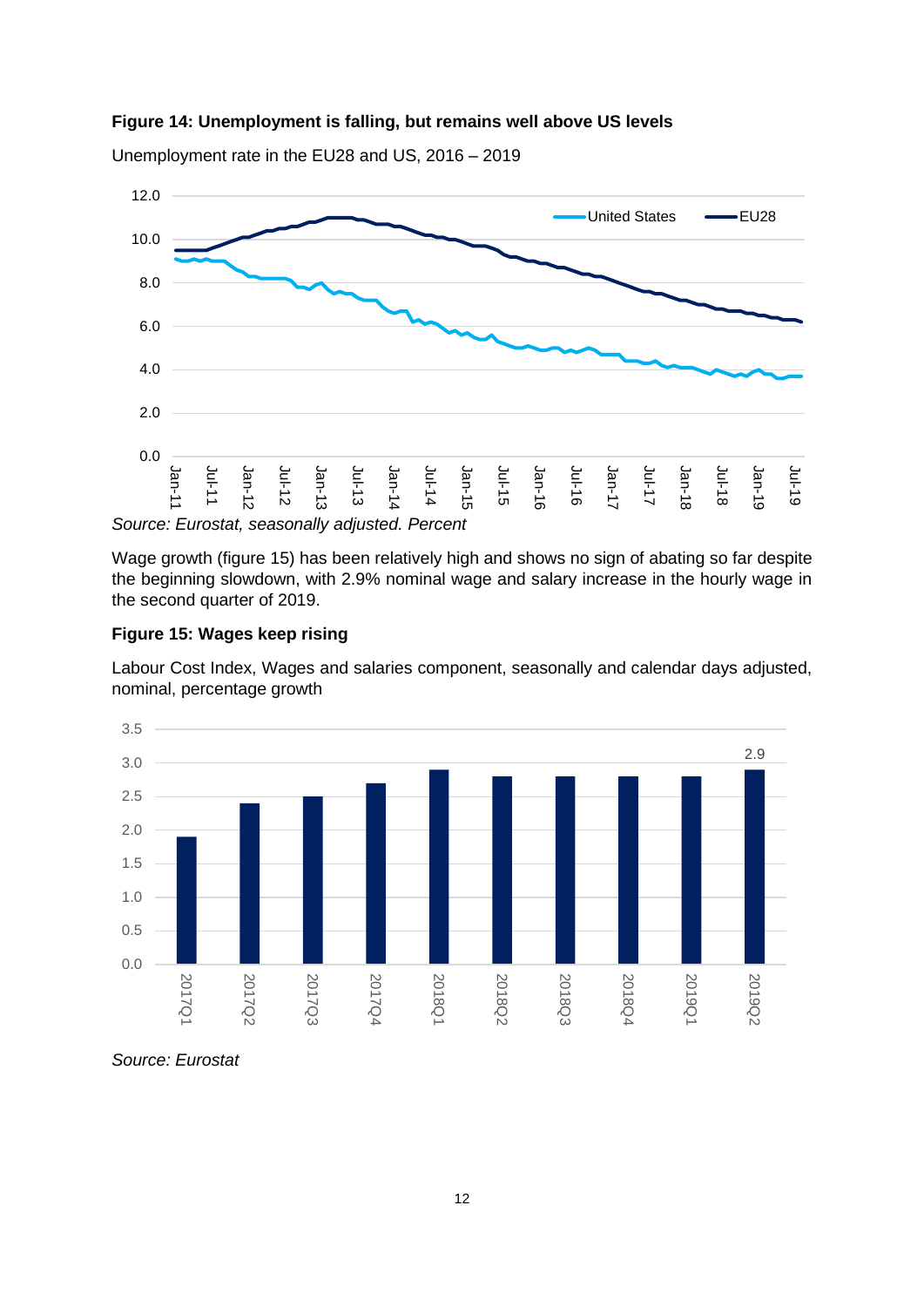# **8. MACROECONOMIC POLICY: PUBLIC INVESTMENT CAN HELP REPLACE FALLING DEMAND IN COUNTRIES WITH FISCAL SPACE**

Inflation remains low in the Euro Area and exhibits signs of falling further, rather than converging towards the "close to but below 2%" ECB target. This prompted the ECB to restart its asset purchase programme in September with monthly purchases of 25 bn euro. Taking account of this, we forecast HICP inflation to climb to 1.4% for the Euro Area in 2020.

## **Figure 16: Inflation remains stubbornly low in the Eurozone, prompting monetary expansion**



Annual inflation rate, EU and Euro Area, Percent

#### *Source: Eurostat*

As figure 17 below shows, while European businesses are supportive of the ECB's monetary policy stance, the majority of our members believe fiscal policy overall in the EU is not expansionary enough.

Whilst essential that member states respect the rules of the Stability and Growth pact, where appropriate they should also make use of the inbuilt flexibility to support growth-enhancing investment and structural reforms. Similarly, in the event of a downturn, member states should also make use of the flexibility provided for in the SGP to undertake appropriate countercyclical fiscal policy.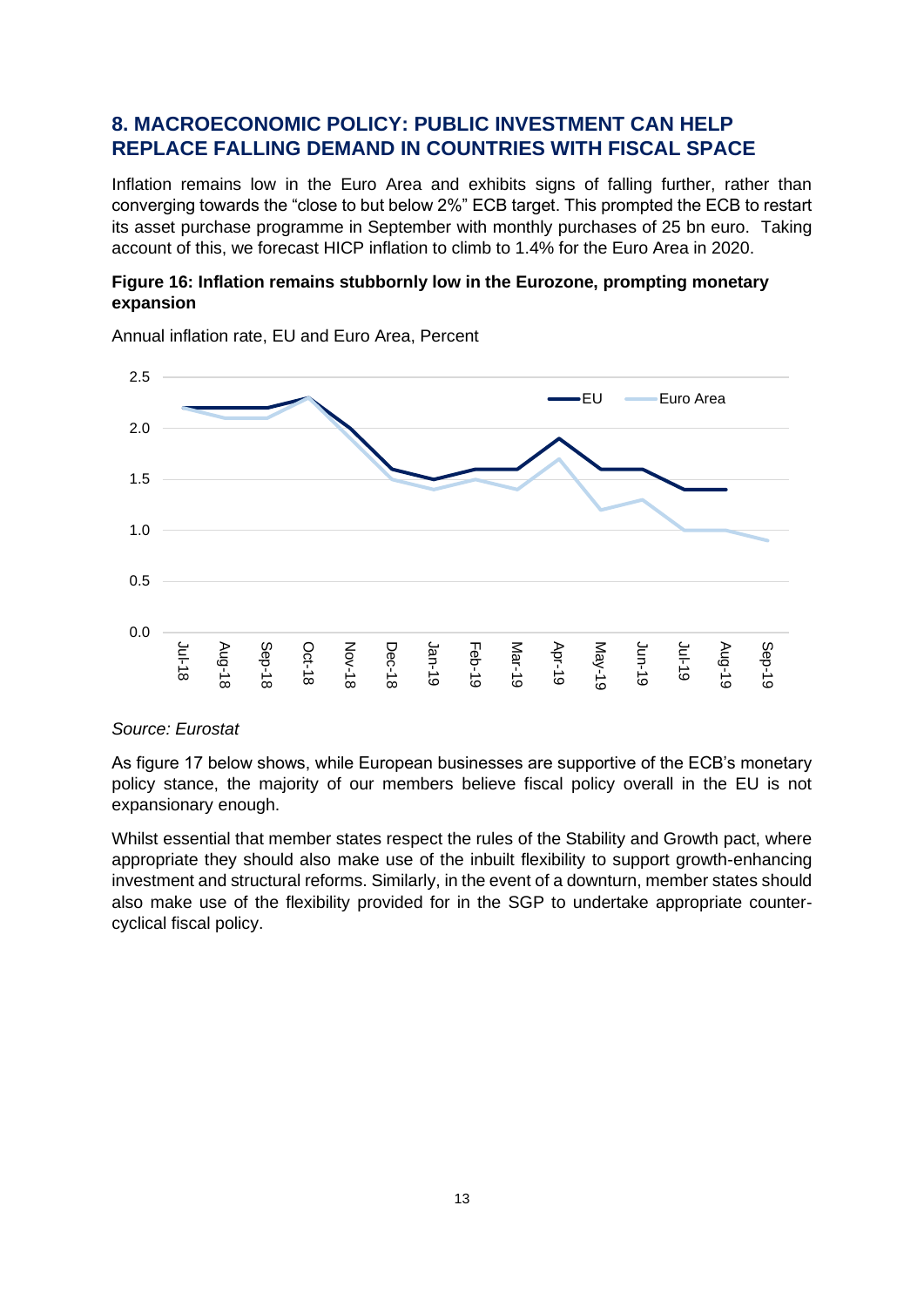#### **Figure 17: European businesses find monetary policy appropriate but identify scope for more expansionary fiscal policy though public investment**

Member federations' views on whether monetary and fiscal policy stances in the Euro Area are appropriate or not



*Source: Member federations, GDP weighted*

## **9. COUNTRY DIFFERENCES**

While the general growth trend has been decelerating, substantial country differences within the EU28 remain. Germany has displayed particularly poor economic performance because its globally oriented exporting sector has been very vulnerable to the effects of heightened trade tensions, and is likely to be in a recession when country-level third quarter statistics become available. In contrast, Spain (+0.4%), Poland (+0.8%) and other countries in particular Eastern and Central European continued to experience relatively high growth rates in 2019Q2.

#### **Figure 18: While still positive in most, growth has slowed down in most EU countries**

Percentage point change in quarter-on-quarter real GDP growth from 2018Q2 to 2019Q2



*Source: Own calculations based on Eurostat*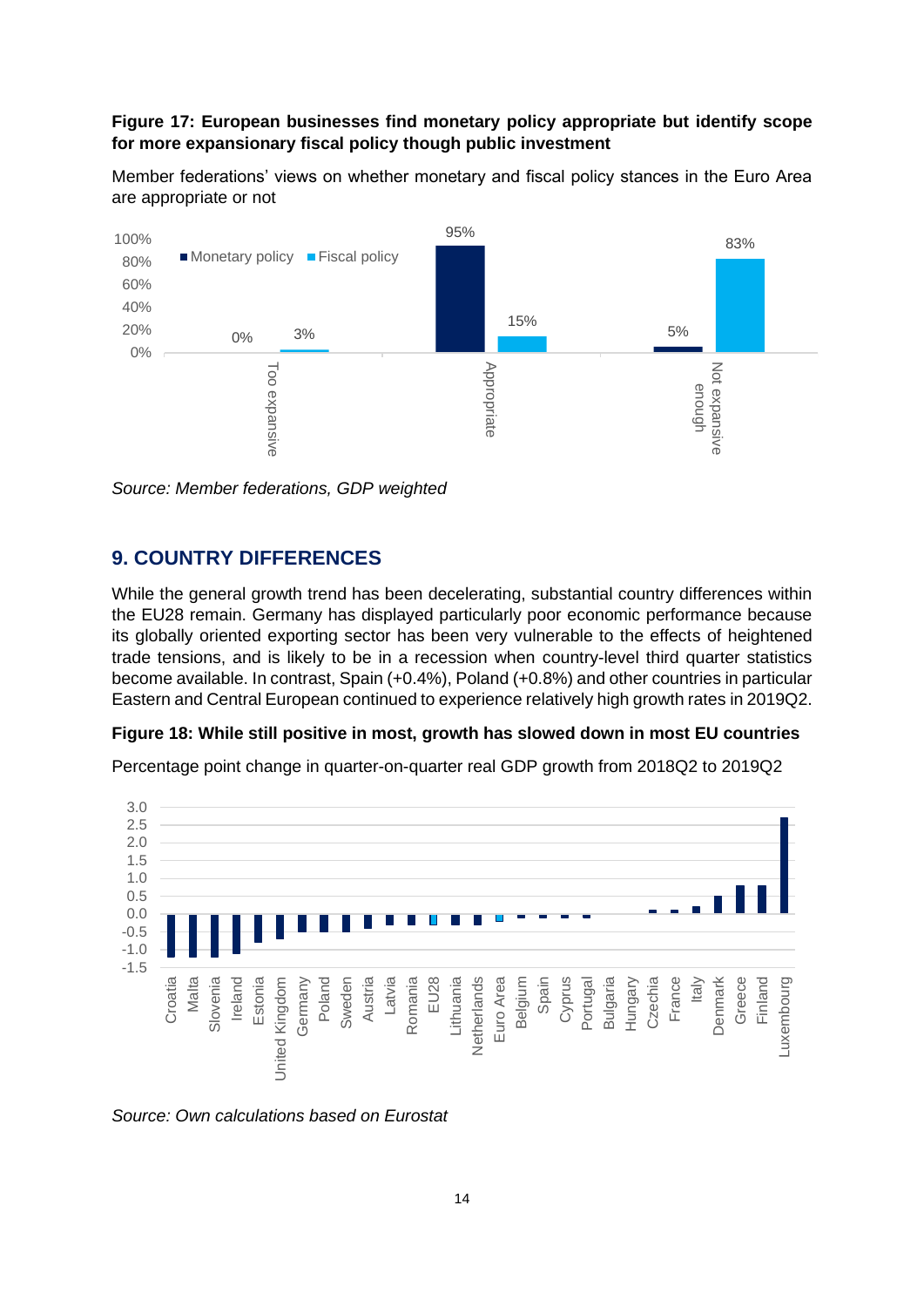More generally, the economic situation differs considerably between EU countries, as shown in table 2 below. BusinessEurope member federation forecasts for 2019 and 2020 are displayed in the table below. In particular, while some countries have brought unemployment down to very low levels, others still struggle with relatively high unemployment rates. Despite a long-lasting recovery which may now be petering out many countries still need more growth to ensure the prosperity their economies are capable of fostering.

#### **Table 2: Economic situation differs markedly between countries**

Percent growth expected by European business in 2019 and 2020

|                       | <b>Real GDP growth</b> |                  | <b>Inflation</b> |                  | <b>Unemployment</b> |                  |
|-----------------------|------------------------|------------------|------------------|------------------|---------------------|------------------|
|                       | 2019                   | 2020             | 2019             | 2020             | 2019                | 2020             |
| <b>EU28</b>           | 1.3                    | $1.2$            | 1.5              | 1.6              | 6.2                 | 6.0              |
| <b>Euro Area</b>      | 1.1                    | 1.0              | 1.3              | 1.4              | 6.9                 | 6.7              |
| Austria               | 1.5                    | 1.3              | 1.5              | 1.5              | 4.6                 | 4.8              |
| Belgium               | 1.2                    | 1.3              | 1.5              | 1.6              | 5.7                 | 5.7              |
| <b>Bulgaria</b>       | 3.3                    | 3.4              | $\overline{2.4}$ | $\overline{1.7}$ | 5.0                 | 4.8              |
| Croatia               | 3.1                    | 2.7              | 0.9              | 1.0              | 7.8                 | 6.9              |
| Cyprus                | 3.2                    | 2.9              | 0.5              | 1.2              | 7.0                 | 6.0              |
| Czechia               | $\overline{2.7}$       | $\overline{2.0}$ | $\overline{2.6}$ | $\overline{2.5}$ | $\overline{2.0}$    | $\overline{2.0}$ |
| Denmark               | 1.8                    | 1.5              | 1.1              | 1.5              | 4.9                 | 4.8              |
| Estonia               | 3.0                    | $\overline{1.9}$ | $2.\overline{3}$ | 1.9              | 4.9                 | 5.9              |
| Finland               | 1.1                    | 0.9              | 1.0              | 1.1              | 6.5                 | 6.3              |
| France                | 1.3                    | 1.2              | 1.3              | 1.4              | 8.4                 | 8.2              |
| Germany               | 0.5                    | 0.5              | 1.4              | 1.5              | 2.9                 | 2.9              |
| Greece                | 2.0                    | 2.8              | 0.6              | 0.7              | 15.9                | 14.0             |
| Hungary               | 4.3                    | $\overline{2.7}$ | 3.5              | 3.3              | 3.5                 | 3.4              |
| Ireland               | 4.0                    | 3.4              | 3.1              | 2.5              | 5.4                 | 5.0              |
| Italy                 | 0.0                    | 0.0              | 0.7              | 1.8              | 9.8                 | 9.7              |
| Latvia                | $\overline{2.5}$       | 2.6              | 2.9              | 2.5              | 6.4                 | 6.2              |
| Lithuania             | 2.7                    | 2.4              | 2.5              | 2.1              | 6.2                 | 6.0              |
| Luxembourg            | 2.5                    | 2.6              | 1.8              | 1.6              | 5.3                 | 5.2              |
| Malta                 | $\overline{5.3}$       | 4.8              | 1.8              | 1.9              | 3.8                 | 3.9              |
| Netherlands           | 1.6                    | 1.5              | $2.\overline{5}$ | 1.4              | 3.5                 | 3.6              |
| Poland                | 4.4                    | 3.6              | 2.1              | 2.7              | 3.8                 | 3.5              |
| Portugal              | 1.9                    | $\overline{1.7}$ | 0.3              | 0.6              | 6.2                 | 6.0              |
| Romania               | 1.3                    | 1.4              | 4.2              | 3.7              | 4.1                 | 4.0              |
| Slovakia              | 3.6                    | 3.3              | 2.4              | 2.3              | 5.9                 | 5.6              |
| Slovenia              | $\overline{2.8}$       | 3.0              | 1.8              | 2.0              | 4.3                 | 4.0              |
| Spain                 | 2.0                    | 1.6              | 0.7              | 0.8              | 14.0                | 12.9             |
| Sweden                | 1.7                    | 1.5              | 1.7              | 1.6              | 6.4                 | 6.4              |
| <b>United Kingdom</b> | 1.4                    | 1.5              | 1.8              | $\overline{2.1}$ | $\overline{3.9}$    | $\overline{3.9}$ |

*Source: Eurostat, and calculations based off member federation economic forecasts*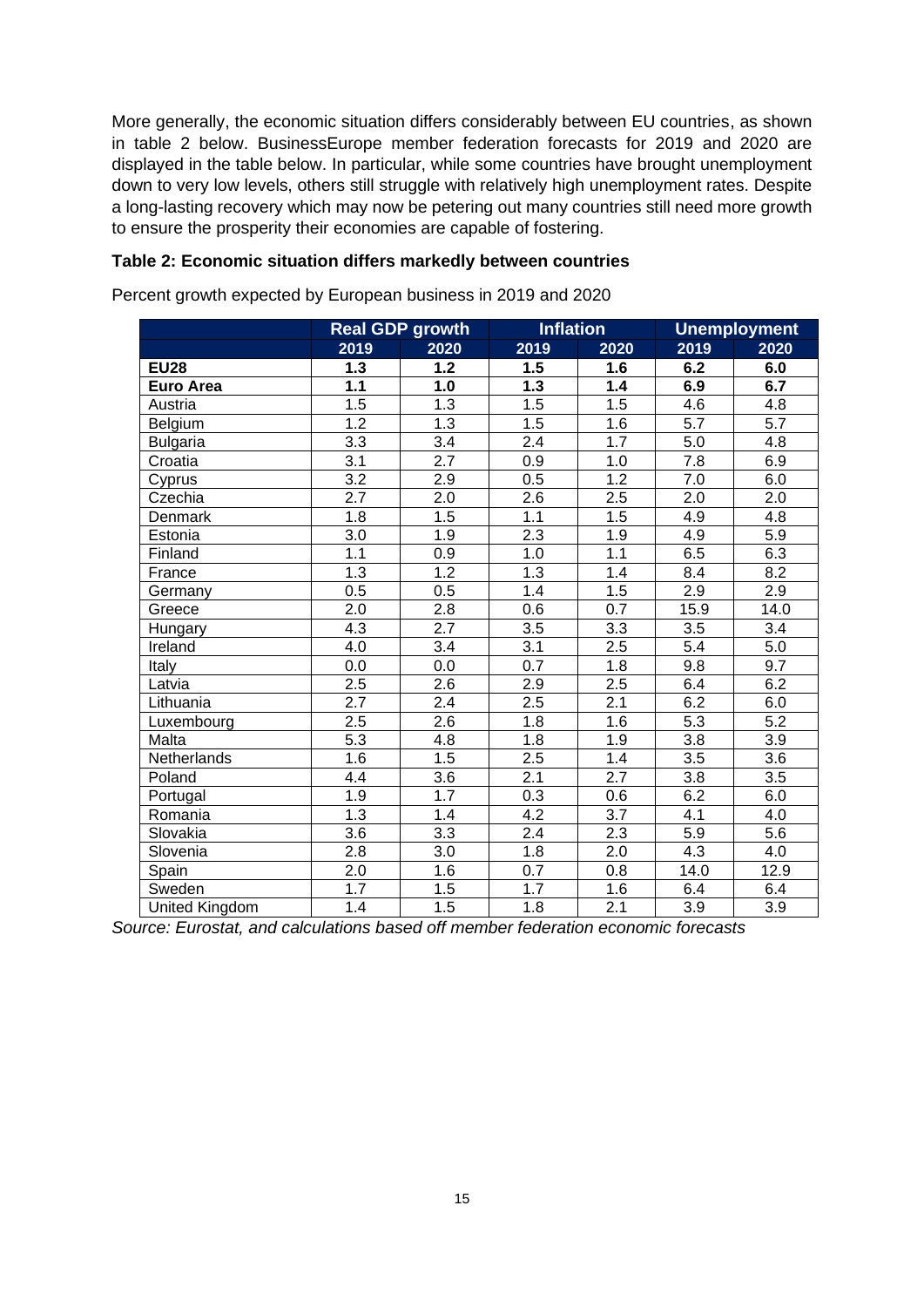Our economic forecast is less optimistic than comparative Euro Area and EU forecasts from the IMF and in line with the OECD, ECB and EU Commission. Notably, we do not forecast growth to pick up in 2020, unlike the IMF and ECB that expect a slight growth rebound. This reflects that we expect a significant effect on non-exporting sectors and on consumers' propensity to spend and save from the manufacturing slump to manifest itself into 2020.

## **Table 3: Wide range of forecasts suggest no reversal of slow growth in 2020**

|                  | <b>BusinessEurope</b> | <b>IMF</b> | <b>EU</b><br><b>Commission</b> | <b>OECD</b> | <b>ECB</b> |
|------------------|-----------------------|------------|--------------------------------|-------------|------------|
| Euro Area 2019   |                       |            | 1.2                            |             |            |
| Euro Area 2020   |                       |            | l .4                           | 1.0         |            |
| EU28 2019        |                       | n/a        | l .4                           | n/a         | n/a        |
| <b>EU28 2020</b> | c                     | n/a        | .6                             | n/a         | n/a        |

GDP growth forecasts (real, %)

*Source: IMF October 2019, EU Commission July 2019, OECD September 2019, ECB September 2019* 

## **SPECIAL SECTION: SKILLS SHORTAGES AND ICT COMPETENCIES**

A key theme of the recovery has been growing labour shortages, in particular in ICT occupations. In this section we assess the problem of labour and skills scarcity. Traditional measures of skills shortages are typically based on company surveys. While helpful to consider the depth of skills shortages, especially over time, it does not help us understand the nature of the shortage, and in particular, to what extent demand and supply are responding to such shortage.

We therefore look at alternative measures, particularly wage growth, as well as vacancy rates. We focus our analysis on ICT occupations, an area where businesses have been most vocal in recent months about skill shortages. In addition, we look at supply side responses, notably expansions in education and training provision, as well as noting future projections for demand growth.

We conclude that whilst businesses have responded with strong wage improvements for many ICT occupations, more needs to be done to ensure training provisions expand effectively, and ensure wage growth remains competitive for more companies. Given wage growth has varied considerable amongst ICT occupations, more attention needs to be paid to the specific ICT skills education and training is focussed on delivering.

Skills shortages are traditionally thought of as a situation such as that set out by the OECD, whereby "employers are unable to recruit staff with the required skills in the accessible labour market and at the going rate of pay and working conditions"<sup>4</sup>. Typical measures of skills shortages are firm-based surveys. Such surveys, such as that by the European Commission looking at labour shortage on production, have increasingly shown in recent years that skills have become an increasing constraint on economic growth.

<sup>4</sup> OECD<https://www.oecdskillsforjobsdatabase.org/methodology.php>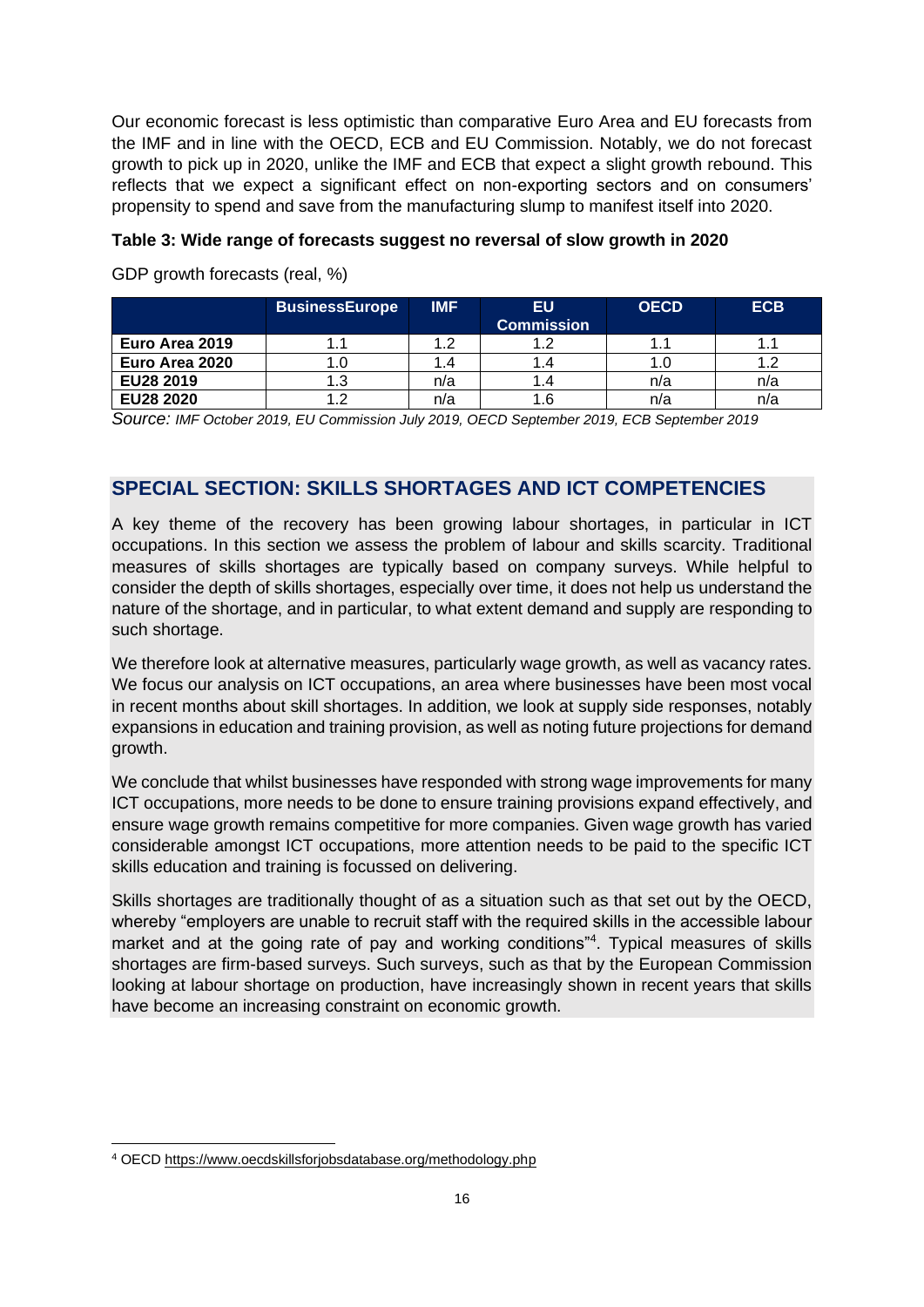## **Figure 19: Business surveys show that labour shortages have increased following the recovery**



Percentage of EU28 industrial companies that report shortage of labour is factor limiting production

*Source: EU Commission - Percentage of enterprises in manufacturing that report labour shortages are a factor limiting their production, EU28* 

Similarly, enterprise-based surveys from Eurostat find that many companies report that it has become "hard" to specifically recruit ICT personnel, as hard-to-fill ICT vacancies have increased from 38% of vacancies in 2014 to 56% in 2018.



**Figure 20: More businesses experience that ICT job vacancies are hard to fill** 

*Source: Own calculations based on Eurostat data - note that the percentage of enterprises that tried to recruit ICT personnel is shown, not the percentage of all enterprises.* 

Another approach has been to shift attention from businesses to workers themselves through surveys that ask employees to self-evaluate whether their competencies match the requirements of the job. The logic is that ICT skills shortages should manifest themselves through a high proportion of employees indicating that their skills are insufficient for their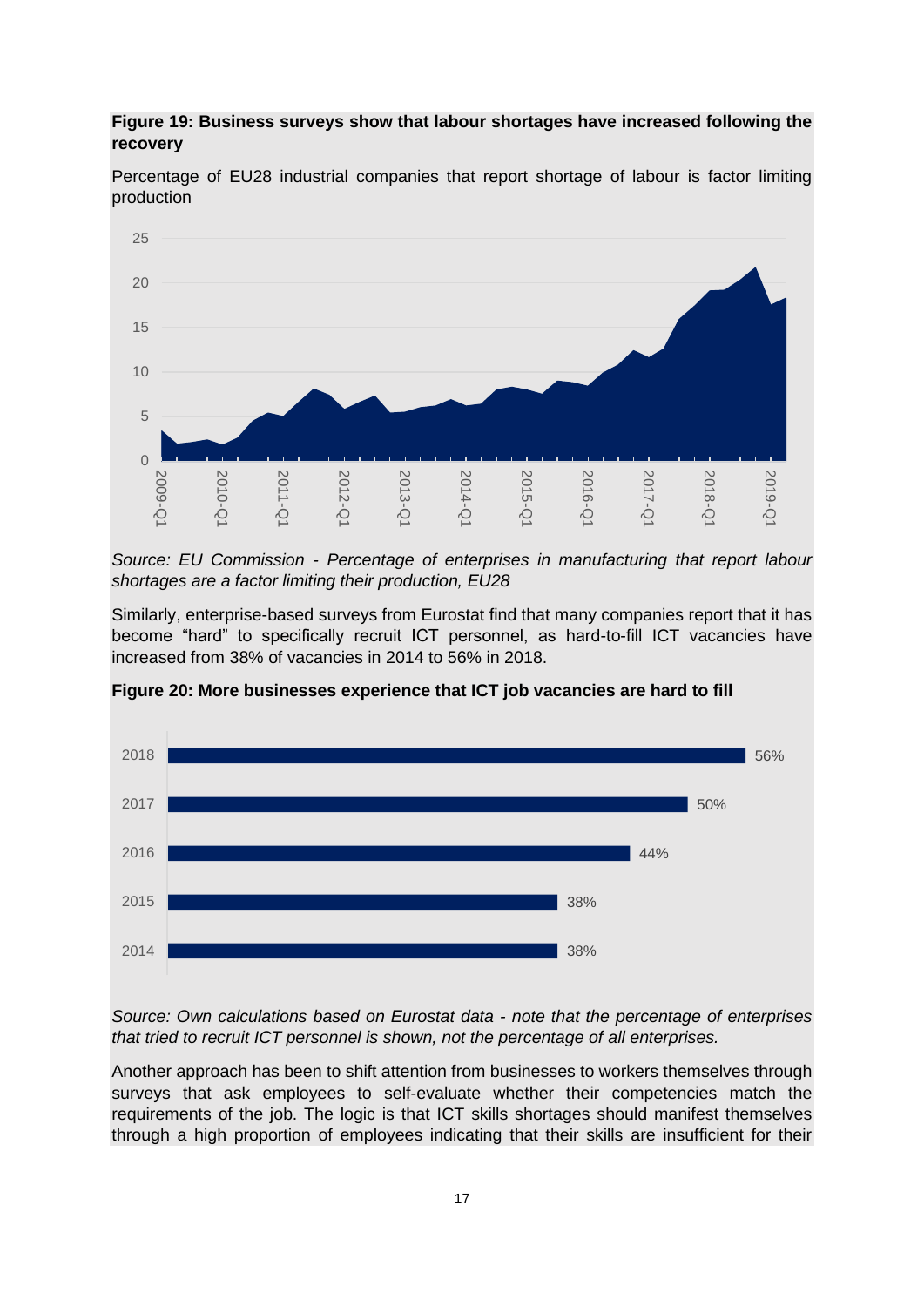current job. One study from Eurobarometer<sup>5</sup> has found that around a fifth of people employed consider their ICT skills insufficient for the job they currently hold.

Another frequently used indicator of labour shortage is the job vacancy rate. As shown below (figure 21), between 2009 to 2018 the job vacancy rate in the EU has almost doubled, suggesting that filling openings with the right people has become harder. The increase in vacancy rates is to some extent to be expected given that vacancies will normally increase as unemployment falls (a relationship referred to as the Beveridge Curve). However, there is increasing academic discussion<sup>6</sup> that the Beveridge curve may have shifted outward in recent years implying that at any given level of unemployment, vacancies will be higher than previously, a consequence of a less efficient labour market, e.g. poorer job matching.



**Figure 21: Beveridge Curve shows growing labour shortage in the EU28 economies**

<sup>5</sup> Eurobarometer 87.1, March 2017 asking a sample the question "To what extent do you agree or disagree with the following statements regarding your skills in the use of digital technologies: You consider yourself to be sufficiently skilled in the use of digital technologies to do your job"

<sup>6</sup> See e.g. Hobijn, B & Sahin, A Beveridge Curve Shifts across Countries since the Great Recession, IMF 2012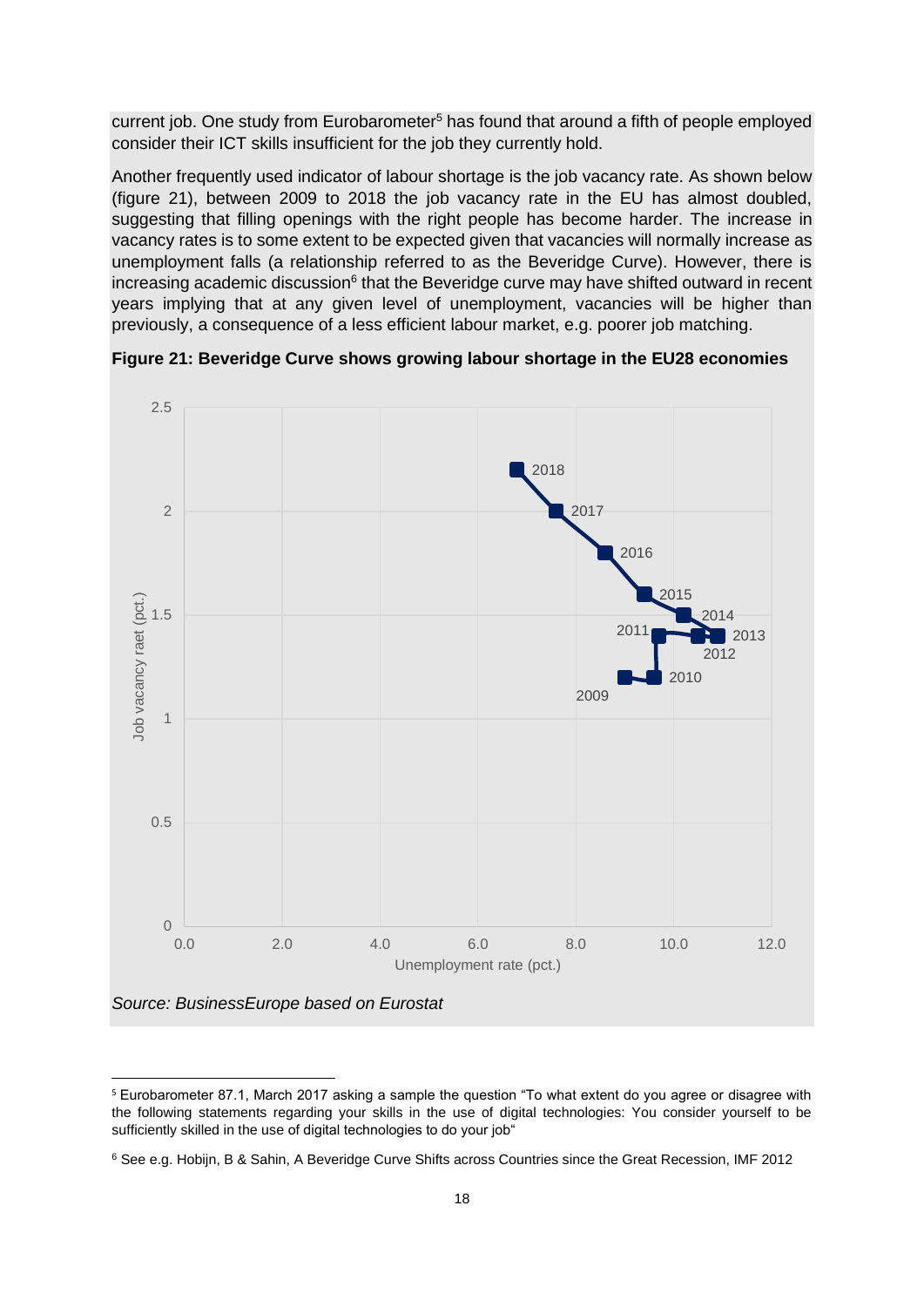The above measures are a helpful starting point to understand skills shortages. But an examination of shortages at any given wage level tells us little about how the market is adjusting, and in particular, the extent to which firms are increasing wages as a means of attracting workers, and in the longer term supporting an increase in supply in a given profession by encouraging others to train. Similarly, official job vacancies may not fully reflect shortages in supply<sup>7</sup>, either because companies are dissuaded from seeking to recruit or list job openings in the first place because they realize it will be fruitless or because they rely on informal headhunting or other search methods not factored in official vacancy measures.

With many businesses having highlighted in particular skills shortages in ICT occupations<sup>8</sup>, and such occupations clearly experiencing huge increases in demand as a result of increasing application of ICT technologies by businesses, we have focussed on wage development in these sectors. Unfortunately, there is no detailed occupational wage data at EU level<sup>9</sup> and only small number of member states provide such data. Nevertheless, the similarities in the results for the two EU member states for which we show data, suggests that they may be indicative of broader EU trends.

In particularly figure 22 shows that wage growth for various ICT occupations has been uneven in the two countries highlighted. Some highly specialised ICT occupations have seen wage growth well above the national average, such as system architects and designers and software developers. Others such as web designers and IT managers have seen more muted wage growth below the national average. In other words there are considerable disparities between ICT occupations, some of which are in very high demand, whilst others are not.

This is an important conclusion for policymakers, as only an increase in *certain* types or occupations of ICT specialists will help mitigate labour shortages. Conversely, an educational policy response that fails to appreciate the disparity of ICT skills and professions, not all of which are in high demand, may be ineffective or even counterproductive.

Although corresponding data at the level of occupation for all EU28 countries is not available we speculate that the findings are likely to generalize. We also note that similar results arise when looking at occupational data for the United States (not shown graphically).

- <https://ec.europa.eu/social/BlobServlet?docId=17666&langId=en>for a good discussion
- $8$  See for example World Economic Forum March 2019, the digital skills gap is widening, <https://www.weforum.org/agenda/2019/03/the-digital-skills-gap-is-widening-fast-heres-how-to-bridge-it/> The European Commission expects around a shortage of 756,000 ICT professionals in 2020 [http://www.europarl.europa.eu/RegData/etudes/IDAN/2017/595889/EPRS\\_IDA\(2017\)595889\\_EN.pdf](http://www.europarl.europa.eu/RegData/etudes/IDAN/2017/595889/EPRS_IDA(2017)595889_EN.pdf)

 $7$  See e.g. European Commission, A comparison of shortage and surplus occupations based on analyses of data from the European Public Employment Services and Labour Force Surveys

<sup>9</sup> Data on wage levels and developments at the sectoral i.e. NACE level is publicly available. However, this is unsuited to study wage dynamics for ICT professionals since many ICT professionals are employed outside Information and Communication sectors, whilst companies within these sectors in turn also employ many professionals with different backgrounds such as secretaries and back office staff, salespersons etc.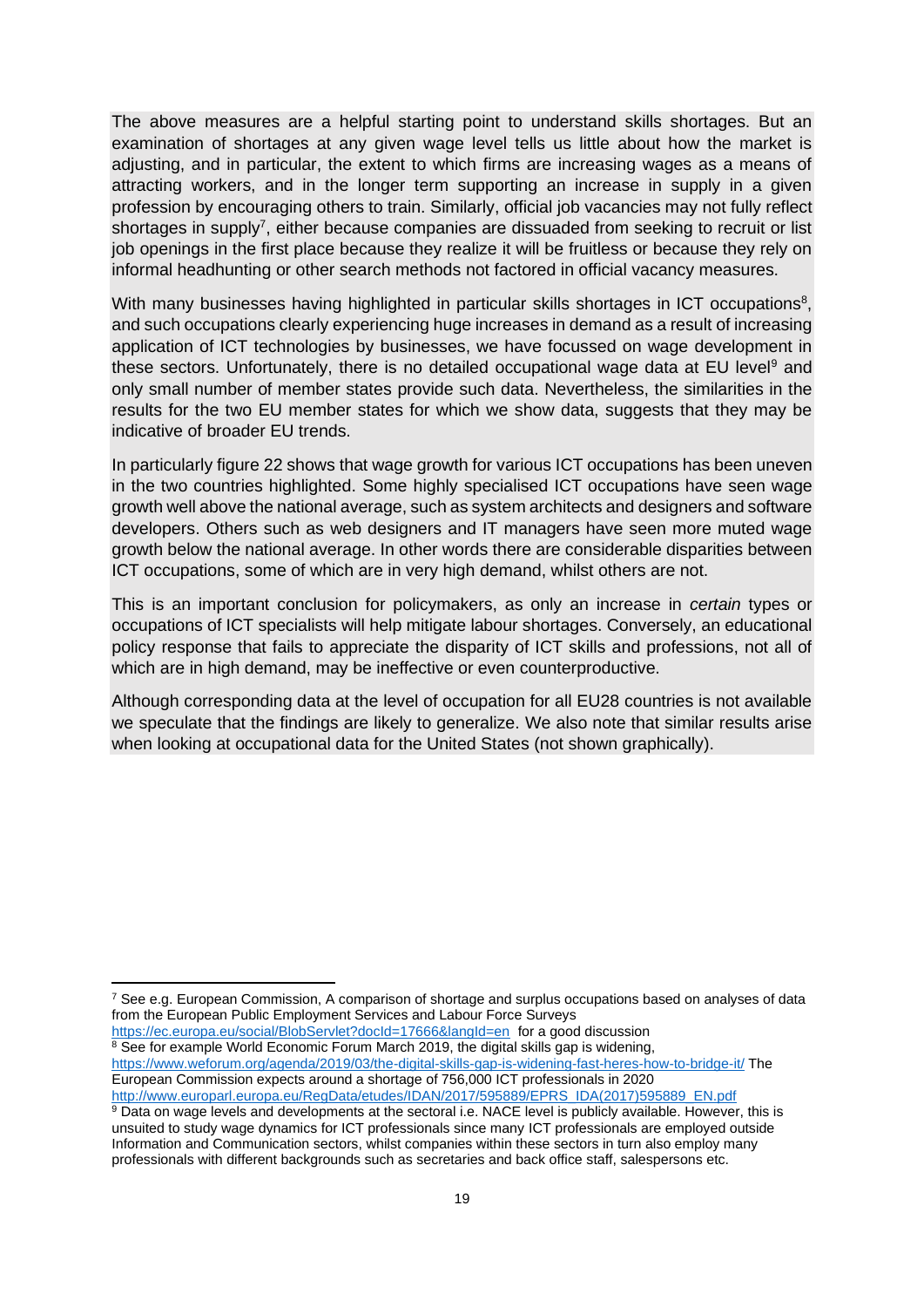**Figure 22: Wage data from a number of EU countries suggest that demand for ICT professionals has grown very unevenly between different occupations**



*Source: Own research based on UK Office for National Statistics Annual Survey of Hours and Earnings, and Czech Statistical Office. Nominal wage growth in ICT professions and entire economy from 2012 to 2018<sup>10</sup>*

As demonstrated, businesses have responded to growing skills shortages by increasing wages considerably. Although not sufficient to address shortages, governments and educational institutions have also responded by increasing the intake on STEM (Science,

<sup>&</sup>lt;sup>10</sup> On data availability, data for sectoral wage developments is not publicly available in all EU member states. While there is publicly available data for sectoral wage developments (e.g. Retail, Construction, Information Technology and Communication), this at best gives only a partial picture, since any sector employs people from a range of professions, while conversely ICT professionals are employed in all sectors of the economy. For instance most financial institutions, many (online) retailers etc. are highly dependent on an ICT infrastructure and ICT professionals to develop and maintain it.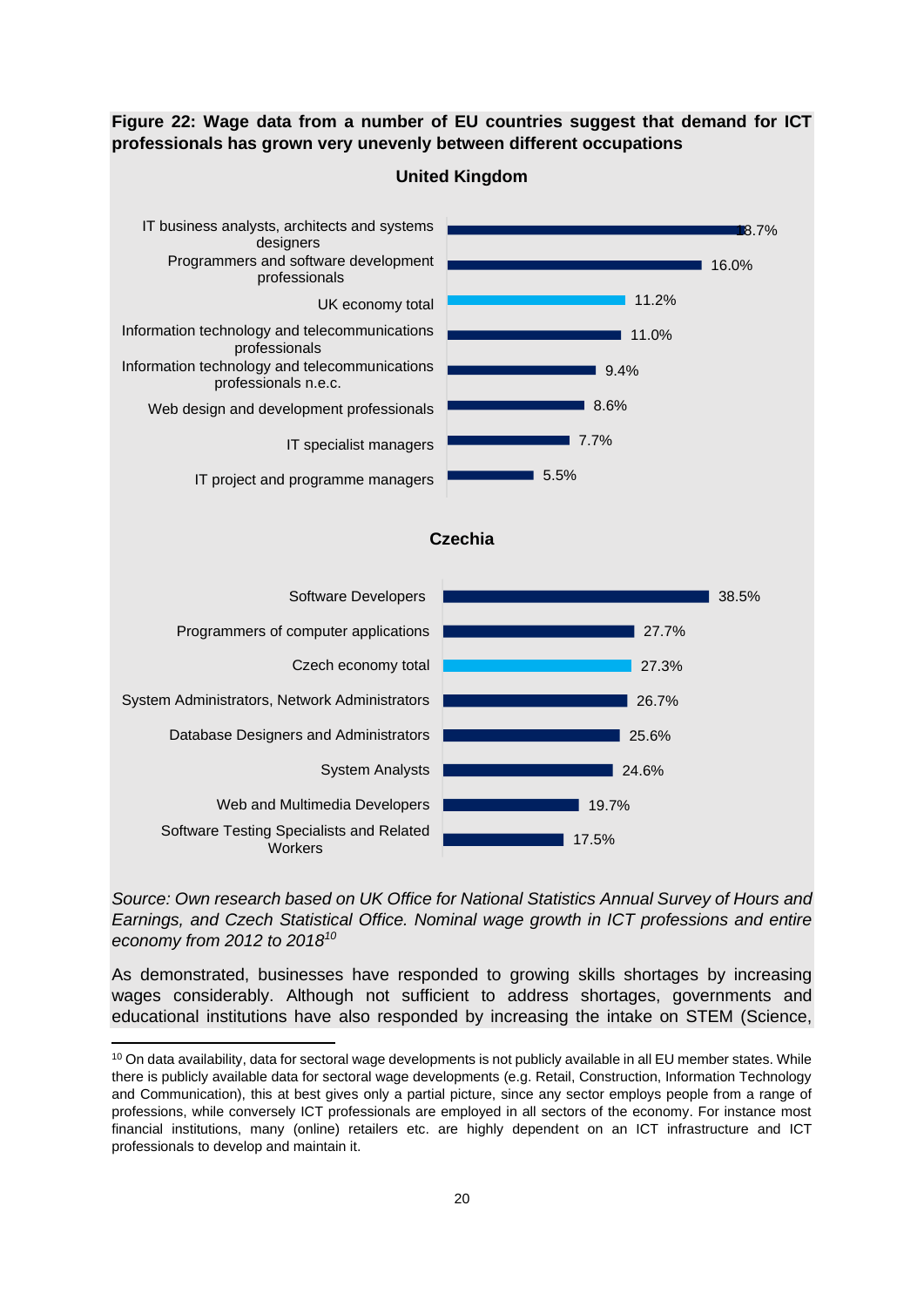Technology, Engineering, Mathematics) related degrees somewhat. However, the number of graduates with STEM degrees from tertiary education has not risen at a rate comparable to the United States, Canada or Russia<sup>11</sup>, As shown, the absolute number of yearly STEM degree graduates has increased by around 20.000 in the EU, which while positive is ultimately very insufficient to adequately address skills shortages in an economy with roughly a quarter of a billion jobs.

#### **Table 4: STEM graduates from tertiary education per 10,000 inhabitants, and change from 2013 to 2016**

|        | 2013 | 2016 | % change | Absolute change (rounded) |
|--------|------|------|----------|---------------------------|
| Canada | 22.8 | 24.8 | $+8.7\%$ | $+10.000$                 |
| USA    | 18.4 | 21.7 | $+17.8%$ | $+118.000$                |
| EU28   | 23.1 | 23.3 | $+0.8%$  | $+21.000$                 |
|        |      |      |          |                           |

Own *calculations based on UNESCO, Eurostat, OECD*

The economic recovery has led to declining unemployment rates. At the same time globalization and digitalization have changed and will continue to change what skillsets employers need. For example, although uncertain, the European Centre for the Development of Vocational Training (Cedefop) in its projections of future skills needs notes that "There is a strong correlation between jobs that are anticipated to grow in employment in the next decade and the importance of advanced digital skills within such jobs"<sup>12</sup>. While positive, these developments give rise to skills shortages in the economy.

In conclusion, our study shows first that traditional indicators of skills shortage such as companies survey as well as vacancy rates are all pointing to increasing skills shortages. In addition, there is evidence from the ICT sector businesses are increasing wages considerably for the professions where shortages are most acute, notably some specialist highly-skilled ICT professionals.

However, whilst businesses have responded to skills shortages by increasing wages for indemand occupations considerably, the response from the educational system has been slow and insufficient to address growing skills imbalances. For example, the US has increased ICT graduate numbers by almost 20% since 2013, compared to only a 1% increase in the EU. A stronger policy response to increase intakes and encourage more young people to pursue degrees in particularly sought-after occupations would be highly desirable.

<sup>&</sup>lt;sup>11</sup> Note that the difference in growth rates primarily reflect increased enrolment rates in tertiary education in those countries, whilst the fraction of tertiary graduates that pursue STEM degrees has grown more or less uniformly. <sup>12</sup> Cedefop 2018, Insights into skill shortages and skill mismatch, p 52